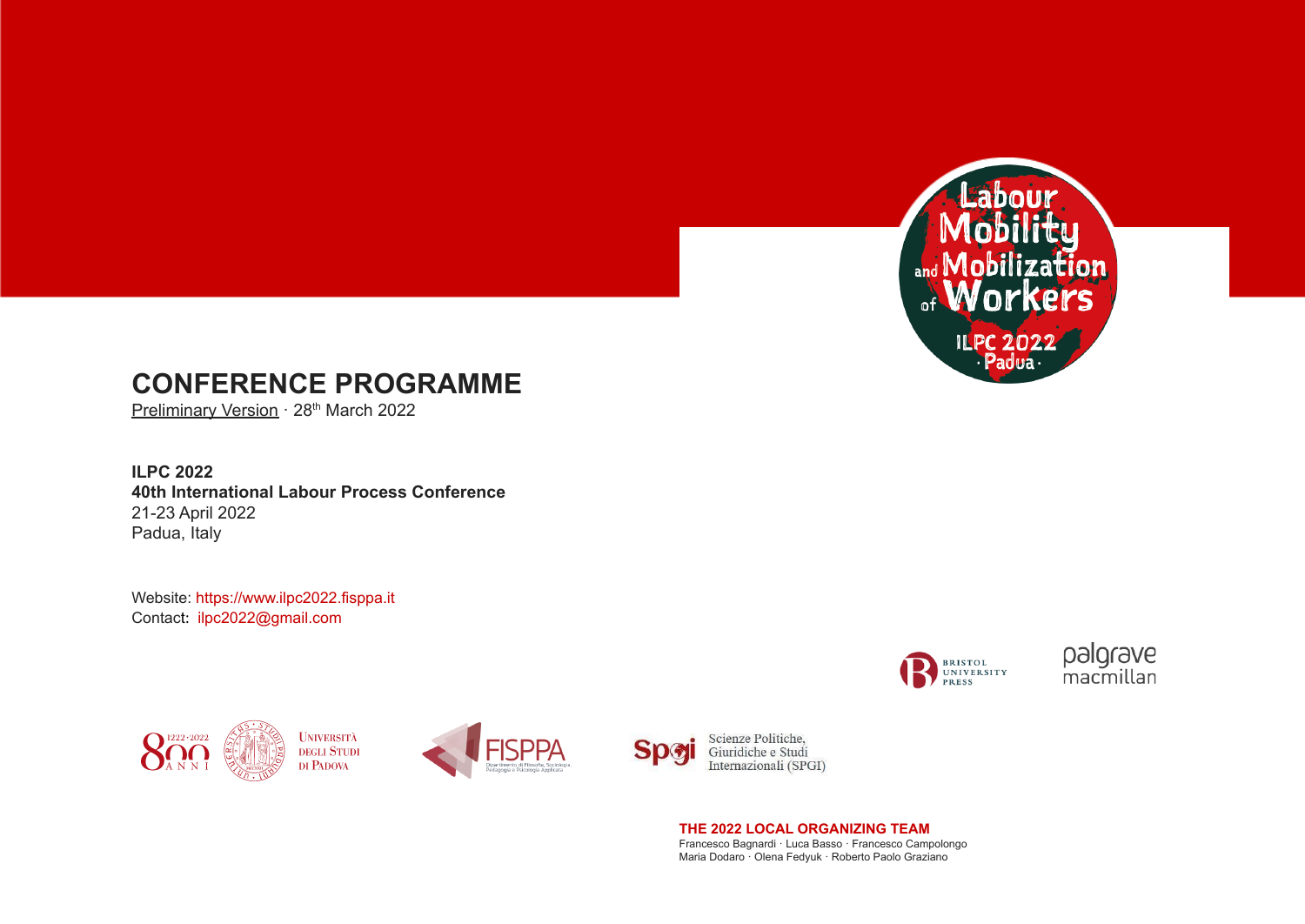

Francesco E. Iannuzzi · Floriano Milesi · Valeria Piro · Anne-Iris Romens **Devi Sacchetto · Angela Toffanin · Francesca Alice Vianello** 

# **OUTLINE**

| Wednesday, 20 April                                                     | 2  |
|-------------------------------------------------------------------------|----|
| Thursday, 21 April                                                      | 3  |
| <b>Parallel Sessions Slot 1</b>                                         | 3  |
| <b>Opening Plenary Session</b>                                          | 5  |
| Parallel Sessions Slot 2                                                | 6  |
| Parallel Sessions Slot 3                                                | 9  |
| Welcome aperitif and presentation of Work in the Global Economy Journal | 11 |
| Friday, 22 April                                                        | 11 |
| Parallel Sessions Slot 4                                                | 11 |
| <b>Parallel Sessions Slot 5</b>                                         | 15 |
| Parallel Sessions Slot 6                                                | 18 |
| Parallel Sessions Slot 7                                                | 21 |
| Social Dinner and Live Music                                            | 24 |
| Saturday, 23 April                                                      | 24 |
| Parallel Sessions Slot 8                                                | 24 |
| <b>Closing Plenary Session</b>                                          | 27 |

# Pre-Conference

<span id="page-1-0"></span>

| Wednesday, 20 April |                                                                               |  |  |
|---------------------|-------------------------------------------------------------------------------|--|--|
| 15:00 - 18:30       | <b>Registration</b><br>Musme (Via San Francesco 94)                           |  |  |
| 16:00 - 18:00       | <b>PhD Seminar</b><br>Room: Elettra 1 - Musme (Via San Francesco 94)          |  |  |
| $20:00 - 23:00$     | <b>Ph.D Students Social Dinner</b><br>Zairo Restaurant (Prato della Valle 51) |  |  |
| Thursday, 21 April  |                                                                               |  |  |
| $08:00 - 20:00$     | <b>Registration</b><br>Musme (Via San Francesco 94)                           |  |  |

<span id="page-1-2"></span><span id="page-1-1"></span>**Parallel Sessions Slot 1**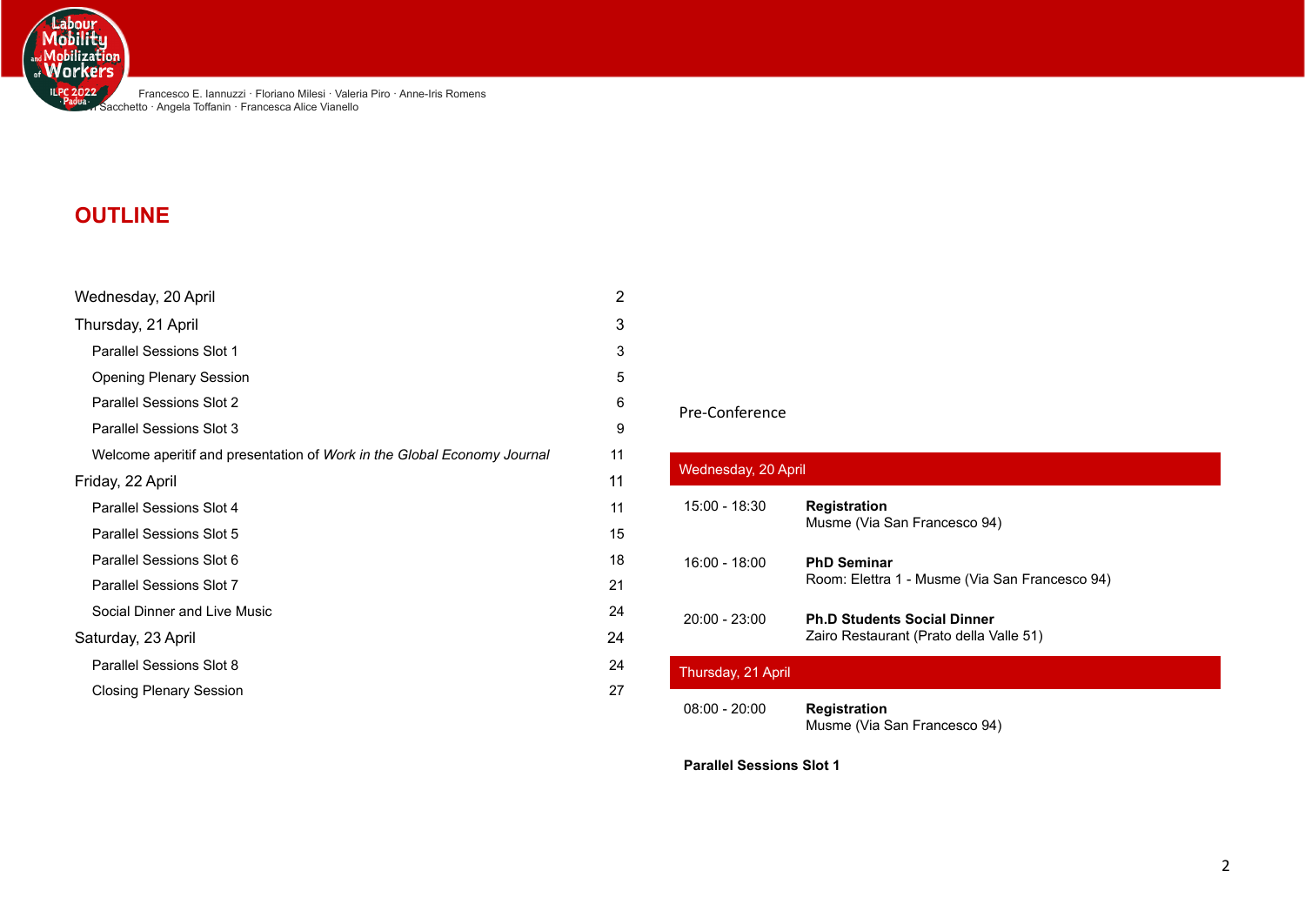

08:45 - 10:15 **Session: Special Stream 1.1 - Mediating migrant labour: Labour intermediaries, insecure work and social reproduction in the EU and beyond** Room: B - Ca' Dottori Palace (Via del Santo 28) Chair/s: Hannah Schling

> **Filipino migrant workers in Malaysia: Trajectories of undocumented labour** Jonathan Winterton, Lizel Nacua

**The Good, The Bad & The Women: A gendered analysis of European labour migration regimes in the Fish-processing sector, Scotland.** Paula Duffy

**(Undesirable) migrant labour brokers - a criminological insight into the 'black box' of economic immigration to Poland** Monika Szulecka

08:45 - 10:15 **Session: Special stream 2.1 - Labour conflict, forms of organization and class** Room: Elettra 1 - Musme (Via San Francesco 94) Chair/s: Jenny Chan

> **Resistance as a continuum. Forms of resistance in the workplace and on the streets in contemporary Chile.** Gabriela Julio Medel

**Seeking for class: survival, moral economy and collective struggle among Tanzanian informal economy workers** Ilona Steiler

**Algorithmc Subjectivites and the Urban as a Battlefield** Maurilio Pirone, Mattia Frapporti, Niccolò Cuppini

08:45 - 10:15 **Session: Ecology and Work 1** Room: Lab Lim - Musme (Via San Francesco 94) **The Workplace Change Agenda at the Intersection of Decarbonisation, Covid Recovery and Digitalisation: Exploring Cross-national Responses** Michael Brookes, Elena Shulzhenko, Ian Roper, Uracha Chatrakul Na Ayudhya, Rea Prouska

**Workers, trade unions and climate change: an (ambivalent) representational gap in the UK** Vera Trappmann, Jo Cutter

**The ecological transition in industrial workplaces: the representations of workers, technicians, engineers** Domenico Perrotta

08:45 - 10:15 **Session: Labour market 1** Room: Lab Table - Musme (Via San Francesco 94))

> **Effect of Deagrarianization at the household level on the scale and nature of Female WorkForce Participation in rural India** Sapna Goel

> **COVID-19 pandemic in Ireland and the gendered division of labour: the impact of policies on female employment and unpaid work.** Alicia Bobek, Sara Clavero, Yvonne Galligan, Sylvia Gavigan, Mark Ryan

**Invisible Processes at the Nursery: Changing Dynamics of Work in Turkey under Covid-19** Öykü Şafak-Çubukçu

08:45 - 10:15 **Session: Precarity, identity and labour process 1** Room: Elettra 2 - Musme (Via San Francesco 94)

## **Post-redundancy Transitions and Sustainable Working Lives**

Robert MacKenzie, Chris McLachlan, Roland Ahlstrand, Alexis Rydell, Jennifer Hobbins, Mark Stuart, Martin O'Brien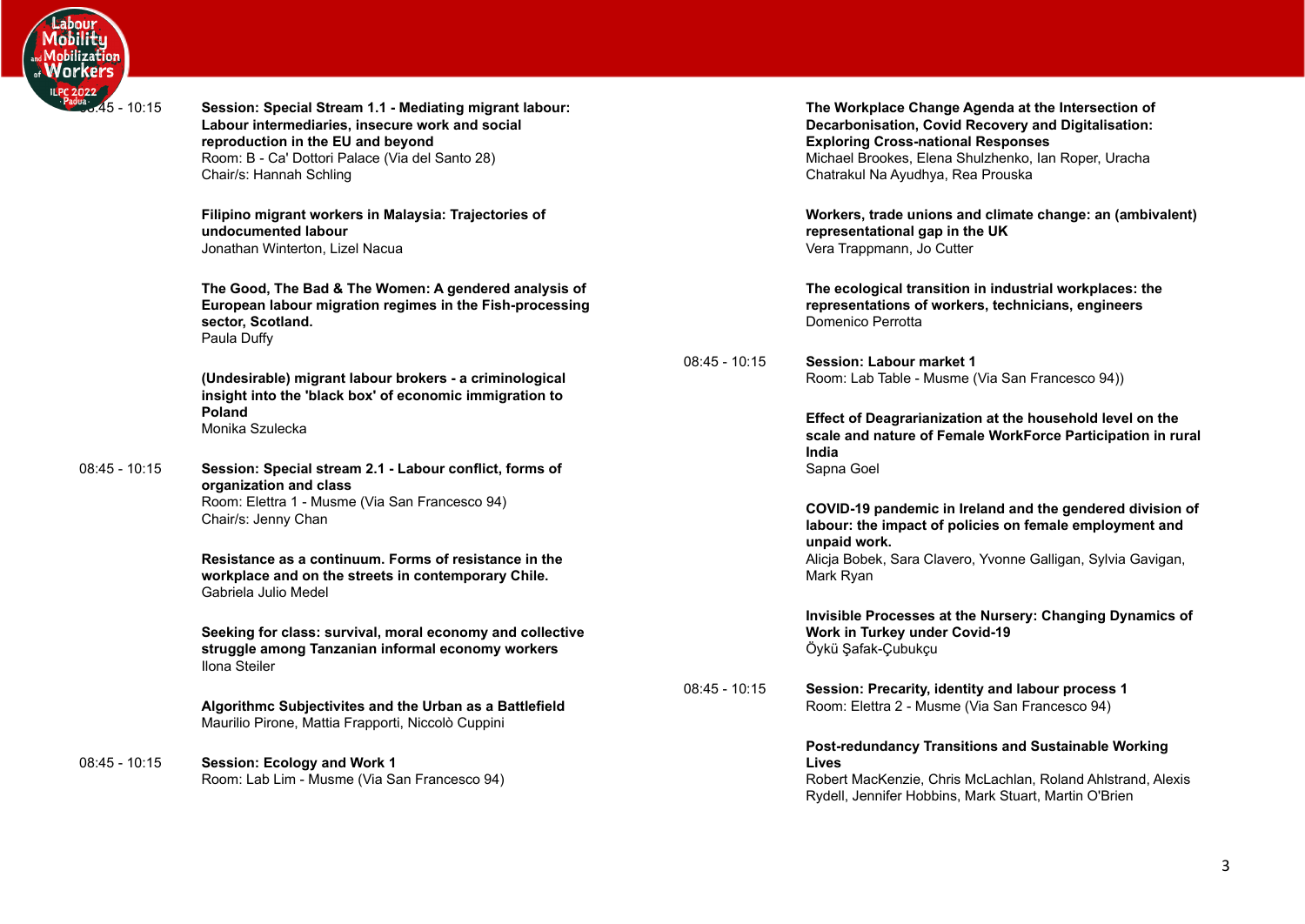

**Is 'extreme' the new normal? The changing nature of supermarket work during COVID-19 pandemic** Safak Tartanoglu Bennett, Scott Tindal, Alexandra Stroleny, Minjie Cai

**Visibly invisible: invisibility dynamics and disputes over the visibility of Chambermaids in Spain** Alan Valenzuela, Ana Galvez, Verna Alcalde

08:45 - 10:15 **Session: Labour migration 1** Room: Argo - Musme (Via San Francesco 94)

> **Constructing a transnational care bricolage: childcare arrangements of Chinese migrant families in Italy** Ru Gao

**Impact of Migration on Women Workers in Printing Industry of Rajasthan** Chaitanya Khandelwal

**Labour market attachment among descendants of labour migrants in Norway** Jorunn Kaasa

08:45 - 10:15 **Session: Value and Labour Process Theory 1** Room: Comune - Ca' Dottori Palace (Via del Santo 28)

> **Contradictions in the Software Labour Process** Ian Hill

**Strategies of Real Subsumption and their Limits at Amazon** Georg Barthel

**Theorizing the Gig Economy - A Systematic Review of Literature** Prakriti Dasgupta, Ronan Carbery, Anthony McDonnell, Stefan Jooss

08:45 - 10:15 **Session: Labour and Technology 1**

Room: B2 - Ca' Borin Palace (Via Del Santo 22)

**Digitalisation of the Norwegian Child Welfare Services -a qualitative study based on policy documents and individual interviews.** Minela Kvakic, Heidi Aarum Hansen, Mona Jerndahl Fineide

**Towards the digital-lean factory? Work intensification, control and 'employee empowerment' in eight Italian automotive plants** Angelo Moro, Maria Enrica Virgillito

**Different pathways of software development in the energy sector and their impact on work and organization** Johannes Sonnenholzner

08:45 - 10:15 **Session: Mobilization of Workers 1** Room: Seminar 1 - De Claricini Palace (Via Cesarotti12)

> **Producer Democracy or New Managerial Class Interests of Tech Workers? Strategic Projects of Technical Design as Class Movements of IT-Professionals** Felix Gnisa

> **Resistance, the Transformation of School Teachers' Work and Performance Management Reforms: A Labour Process Perspective** Sophie Morrell

**Labour processes and worker's politics in contemporary Bollywood** Priyanka Das *Indian Institute of Technology*

08:45 - 10:15 **Session: Labour composition 1** Room: Giulio Regeni - De Claricini Palace (Via Cesarotti12)

> **Fieldnotes from an apprentice butler: a window into the hidden labour of elite distinction** Bryan Boyle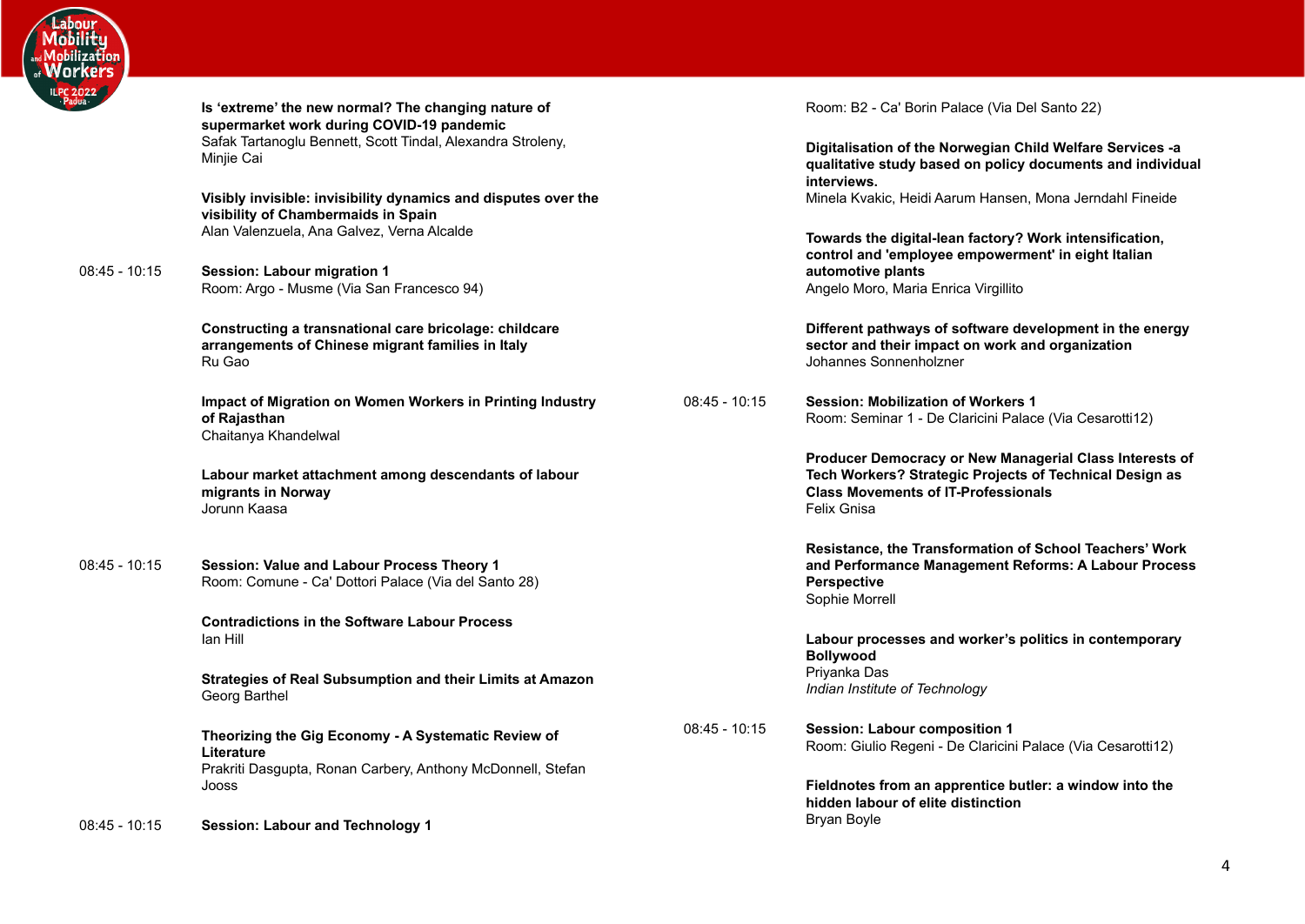

<span id="page-4-1"></span><span id="page-4-0"></span>

| .022<br>Jua     |                                                                                                                                                                                    |                                 |                                                                                                                                                                                                                                  |
|-----------------|------------------------------------------------------------------------------------------------------------------------------------------------------------------------------------|---------------------------------|----------------------------------------------------------------------------------------------------------------------------------------------------------------------------------------------------------------------------------|
|                 | Gender compromise: men doing gender-atypical jobs in a<br>Chinese mine in Papua New Guinea<br>I-Chang Kuo                                                                          | $11:00 - 13:00$                 | <b>Opening Plenary Session</b><br>Room: Lecture Hall - Palazzo del Bo (Via VIII Febbraio 2)                                                                                                                                      |
|                 | Nannying through Covid-19: professionalisation,<br>polarisation and divergent collective strategies<br>Kate Hardy, Katie Cruz, Xanthe Whittaker                                    |                                 | Welcome<br>Prof. Antonio Parbonetti, Vice Rector of University of Padova<br>Prof. Egidio Robusto, Director of Department of Philosophy,<br>Sociology, Education and Applied Psychology                                           |
| $08:45 - 10:15$ | Session: Precarity, identity and labour process 2<br>Room: Valeria Solesin - De Claricini Palace (Via Cesarotti12)<br>Re/productive multidimensionality of precarity: a            |                                 | Invited speakers<br>Pun Ngai (University of Lingnan), China's infrastructural<br>capitalism and the making of the working class<br>Ruth Milkman (City University of New York), Immigrant Labor<br>Organizing in the 21st Century |
|                 | comparative analysis of farmworkers and Amazon<br>workers'mobilizations in pandemic Italy<br>Federica Guardigli, Irina Aguiari                                                     |                                 | Chair: Ferruccio Gambino (University of Padua)                                                                                                                                                                                   |
|                 |                                                                                                                                                                                    | $13:00 - 14:15$                 | Lunch Break - Musme (Via San Francesco 94)                                                                                                                                                                                       |
|                 | Precarious work among higher educated<br>Niels Warring                                                                                                                             | <b>Parallel Sessions Slot 2</b> |                                                                                                                                                                                                                                  |
|                 | Work in call centres: organization and conditions of<br>immaterial labour<br>João Gabriel Tury, Flávia Ribeiro                                                                     | 14:15 - 16:15                   | Session: Special stream 1.2 -Mediating migrant labour:<br>Labour intermediaries, insecure work and social<br>reproduction in the EU and beyond<br>Room: B - Ca' Dottori Palace (Via del Santo 28)                                |
| $08:45 - 10:15$ | <b>Session: New Employment Relations</b><br>Room: L - Bo' Palace (Via VIII Febbraio 2)                                                                                             |                                 | Chair/s: Hannah Schling                                                                                                                                                                                                          |
|                 | The Crisis of Labour-Property Relationships, the End of an<br>Era from the Black Death to COVID-19<br>Joern Janssen                                                                |                                 | Temporary work agencies as corridors of mobility and<br>manufacturers of workers' consent<br>Olena Fedyuk, Tibor Meszmann                                                                                                        |
|                 | Renewing theories of workers' collective action in the gig<br>and precarious world of work<br>Maurizio Atzeni, Lorenzo Cini                                                        |                                 | Migration infrastructures. The role of Temporary Work<br><b>Agencies in the Western Europe</b><br>Andrea Abbati                                                                                                                  |
|                 | Uberization, Public Space and Stakeholders: Towards a new<br><b>Configuration of Employment and Labour Relations in</b><br><b>Territories?</b><br>Donna Kesselman, Christian Azaïs |                                 | <b>Making Labour Available for (Super-)Exploitation:</b><br>Infrastructures of Migrant Work in the German Construction<br><b>Industry</b><br>Celia Bouali                                                                        |
| $10:30 - 11:00$ | <b>Coffee break Musme (Via San Francesco 94)</b>                                                                                                                                   |                                 | Translocal migrant brokers in the Thai-Swedish wild berry<br>industry: Moral economies and labor intermediaries                                                                                                                  |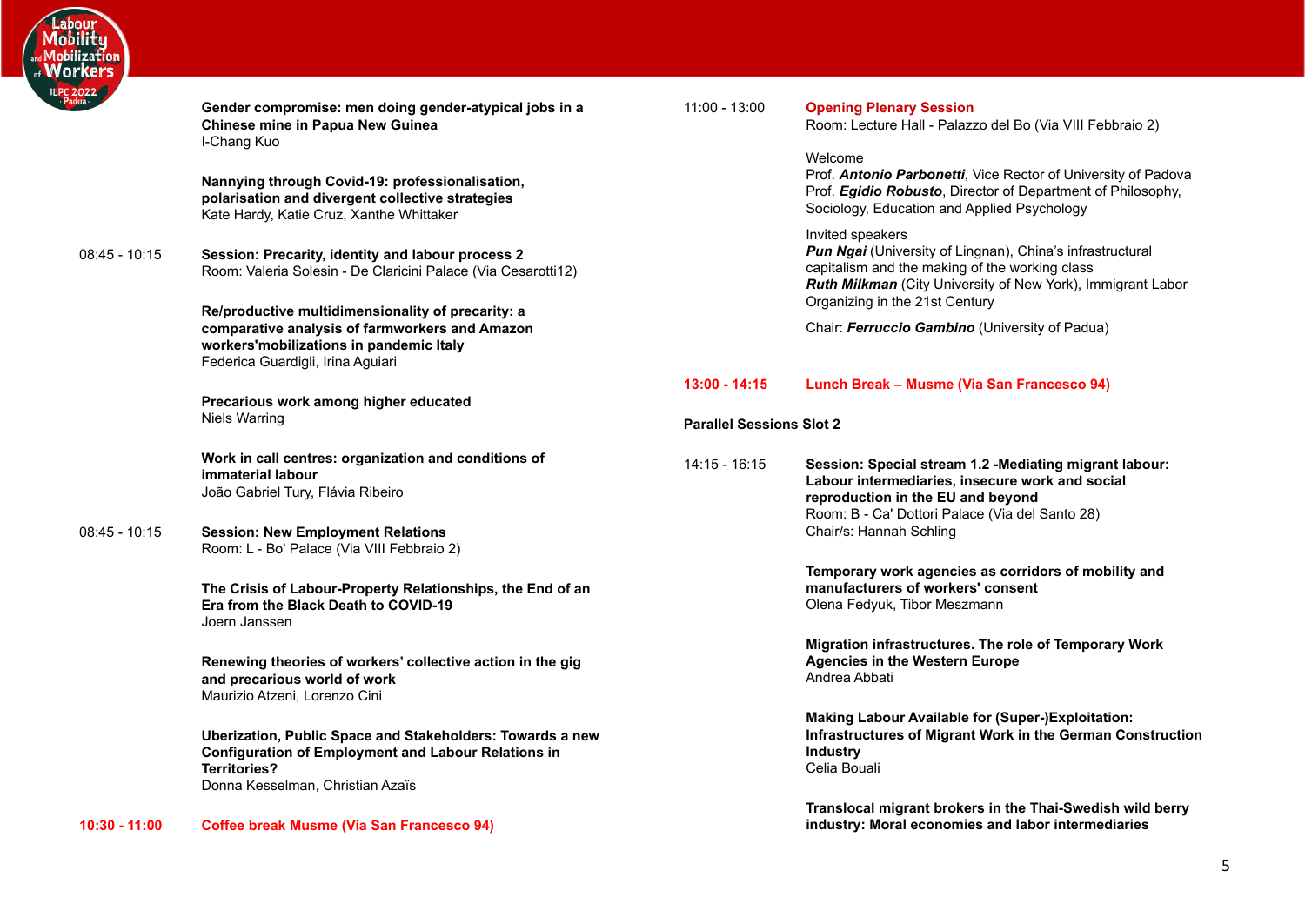

| rkers         |                                                                                                                                                                                                |                 |                                                                                                                                                                           |
|---------------|------------------------------------------------------------------------------------------------------------------------------------------------------------------------------------------------|-----------------|---------------------------------------------------------------------------------------------------------------------------------------------------------------------------|
| 2022          | Peter van Eerbeek, Charlotta Hedberg                                                                                                                                                           |                 | Locked in, Logged Out: Pandemic and Ride-hailing in<br>Africa.                                                                                                            |
| 14:15 - 16:15 | Session: Special stream 2.2 - Labour conflict, forms of                                                                                                                                        |                 | <b>Mohammad Amir Anwar</b>                                                                                                                                                |
|               | organization and class<br>Room: Elettra 1 - Musme (Via San Francesco 94)<br>Chair/s: Maurizio Atzeni                                                                                           | $14:15 - 16:15$ | <b>Session: Ecology and Work 2</b><br>Room: Lab Lim - Musme (Via San Francesco 94)                                                                                        |
|               | The Language of Solidarity: Translations, Lingua Franca<br>and Humour in the Organizing Processes of Multi-Ethnic<br><b>Migrant Workers</b><br>Gabriella Cioce, Marek Korczynski, Davide Pero' |                 | Just-in-Time Transition? Industrial Sustainability, Decent<br>Work and the Production of Climatic Precarity in the<br><b>Cambodian Garment Industry</b><br>Laurie Parsons |
|               | Using the unions. Healthcare struggles in Italy and Spain<br>between trade unionism and self-organization<br>Costanza Galanti, Mary Naughton                                                   |                 | 'Hazelnuts Govern Us': Climate Crisis and Changes on the<br><b>Hazelnut Production in Turkey</b><br>Emine Erdogan                                                         |
|               | Class Consciousness of precarious workers. A comparative<br>study of food couriers in Germany and the UK<br>Alexandra Seehaus                                                                  |                 | Achieving a zero-carbon built environment: differing<br>approaches to labour, stakeholder alliances and VET<br>models<br>Linda Clarke, Melahat Sahin-Dikmen               |
|               | Between criticism, collaboration, and competition: The<br>place of unionism in the mobilisation of room attendants in<br><b>Spain</b>                                                          | $14:15 - 16:15$ | <b>Session: Labour market 2</b><br>Room: Valeria Solesin - De Claricini Palace (Via Cesarotti12)                                                                          |
|               | Verna Alcalde González, Ana Gálvez Mozo, Alan Valenzuela<br><b>Bustos</b>                                                                                                                      |                 | Flexibilisation policies and labour market structures in<br><b>France</b><br>Lucile Franchet                                                                              |
| 14:15 - 16:15 | Session: Special stream 3.1 - The digitalisation of work, the<br>gig economy and migrant labour<br>Room: Seminar 2 - De Claricini Palace (Via Cesarotti12)<br>Chair/s: Francesco Della Puppa   |                 | "Marienthal reversed" – the effects of a job guarantee in an<br><b>Austrian town</b><br>Flecker Jörg, Quinz Hannah                                                        |
|               | Programmed Obsolescence, or Fungibility by Design?<br><b>Unpacking Design Objectives in the Platform Conjuncture:</b><br><b>Evidence from Connected Worker Platforms</b><br>Abigail Gilbert    |                 | The consequences of labour market exclusion for youth in<br>Europe.<br>Sonia Bertolini, Marge Unt, Vasiliki Deligianni-Kouimtzi                                           |

**The digital transformation of air traffic management (ATM)** Huw Thomas, Peter Turnbull, Geraint Harvey

**Labor Market Structure and the Effects of Immigration on Poverty in in 24 Upper- and Middle-Income Nations** Allen Hyde, Amie Bostic, Todd Vachon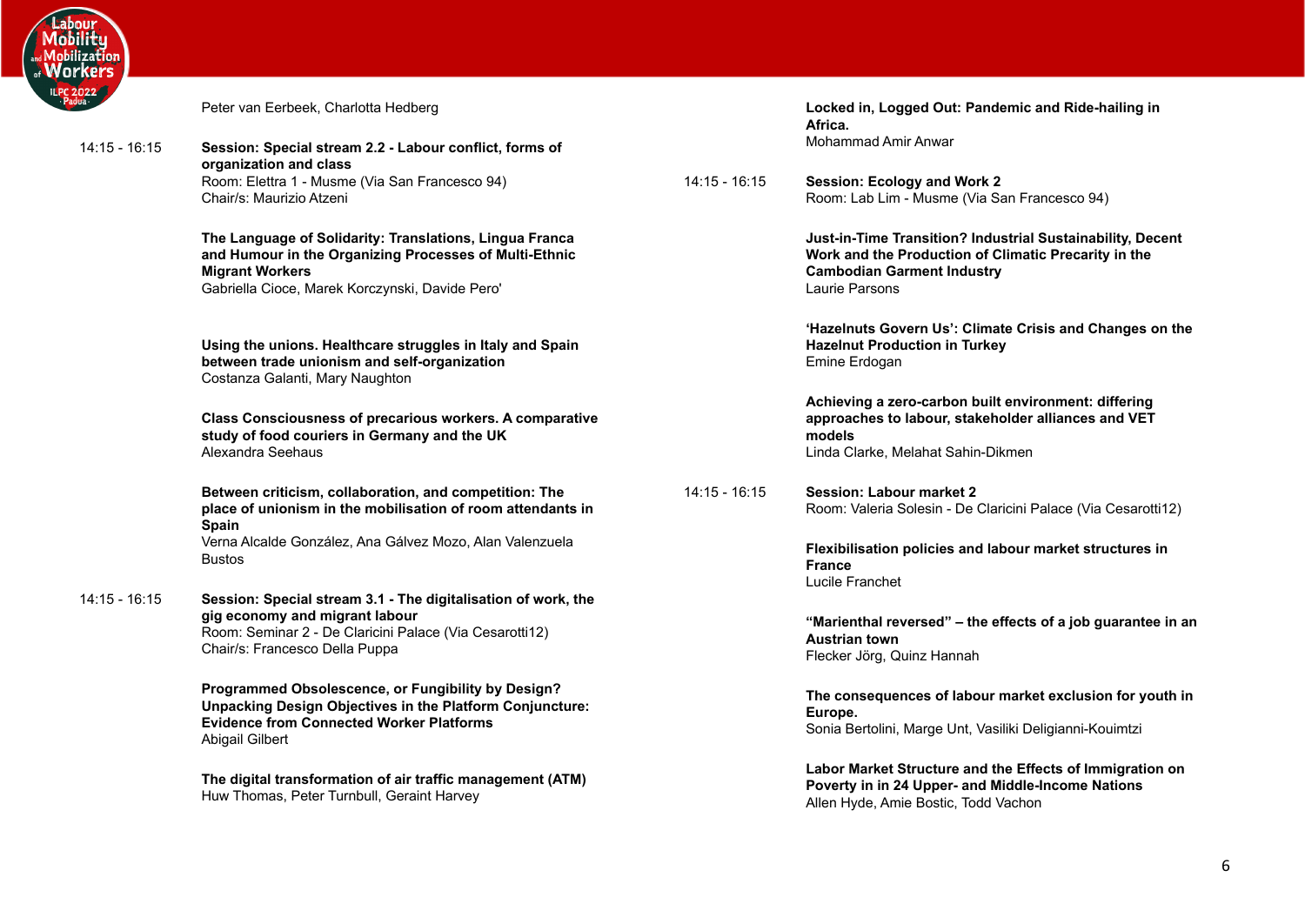

14:15 -

| $\frac{\pi}{14.15}$ - 16:15 | <b>Session: Labour and Social Reproduction</b><br>Room: Seminar 1 - De Claricini Palace (Via Cesarotti12)                           |                 | Room: Argo - Musme (Via San Francesco 94)                                                                                                                                         |
|-----------------------------|-------------------------------------------------------------------------------------------------------------------------------------|-----------------|-----------------------------------------------------------------------------------------------------------------------------------------------------------------------------------|
|                             | The process of social reproduction of migrant workers in<br>Youth and Adult Education, in Florianópolis, Brazil<br>Célia Vendramini |                 | "Build back better. Blah blah blah": Covid-19<br>capitalism and "Decent Work" in Cambodia'<br>industry<br>Sabina Lawreniuk, Katherine Brickell                                    |
|                             | At the boundary between production and reproduction.<br>Investigation on social work in the Bologna area<br>Luca Villaggi           |                 | <b>Gendering global production network analys</b><br>employment systems and masculine domina<br>Bangladeshi ready-made garment industry<br>Bentul Mawa, Steve Vincent, Kate Hardy |
|                             | Warehouse: Household and Community. Labour control and<br>resistance in the factories of circulation<br>Joe Morris                  |                 | <b>Challenges for Employees and Interest Repr</b><br>Reaction to COVID-19 Responses in the Ger<br>and IT Sector                                                                   |
|                             | Neither here nor there: experiences of discontinuity in<br>women's circular labour migrations                                       |                 | Christina Teipen, Helena Gräf, Fabian Mehl<br><b>HWR Berlin</b>                                                                                                                   |
|                             | Marija Saric, Valerija Barada                                                                                                       |                 | Double blind: "Algorithmic invisibilisation th<br>voice tools in GVCs"                                                                                                            |
| 14:15 - 16:15               | <b>Session: Labour migration 2</b><br>Room: Elettra 2 - Musme (Via San Francesco 94)                                                |                 | Sabrina Zajak, Christoph Sorg, Carolina Alves \<br>Christian Scheper                                                                                                              |
|                             | Mobile Workers and Modern Slavery Mitigation: A<br><b>Construction Industry Case Study</b>                                          |                 |                                                                                                                                                                                   |
|                             | <b>Chris Pesterfield</b>                                                                                                            | $14:15 - 16:15$ | <b>Session: Changing Work and Platform Econ</b><br>Room: Lab Table - Musme (Via San Francesco                                                                                     |
|                             | Migrant labour and just-in-time retail chains' requirements:                                                                        |                 |                                                                                                                                                                                   |
|                             | A qualitative research on the bagged salad commodity<br>system in Northern Italy                                                    |                 | Eigensinn in the market driven digital taylor                                                                                                                                     |
|                             | Martina Lo Cascio, Domenico Perrotta                                                                                                |                 | of appropriation in the labor process of Ama<br>Hans-Christian Stephan, Felix Gnisa Georg Ba                                                                                      |
|                             | Labour mobility of Argentinean software and IT service                                                                              |                 | Old inequalities in new jobs: class and gend                                                                                                                                      |
|                             | workers: the search for autonomy and income stability<br>Natalia Berti, Carina Borrastero, Agustín Zanotti                          |                 | platform work in Argentina<br>Mariana Fernandez Massi, Julieta Longo                                                                                                              |
|                             | Private Intermediaries in the Migrant Labour Regime of<br>Canada                                                                    |                 | Work, Logistics and Monopoly Capital. An a                                                                                                                                        |
|                             | Cheolki Yoon                                                                                                                        |                 | Amazon paradigm through the prism of labo<br>Francesco Sabato Massimo                                                                                                             |

19, disaster 's garment

**ses: variation in ation within the** 

**Challenges** for essentation in **Ready** Francente

**hrough worker** Vestena,

<mark>1 (</mark>16 omy<br>1 Room: Lab Table - Musme (Via San Francesco 94)

> **Eigensinn in the market driven digital taylorismus –Modes of appropriation in the labor process of Amazon** Hans-Christian Stephan, Felix Gnisa Georg Barthel

**der differences in** 

**Work, Logistics and Monopoly Capital. An analysis of bur** process Francesco Sabato Massimo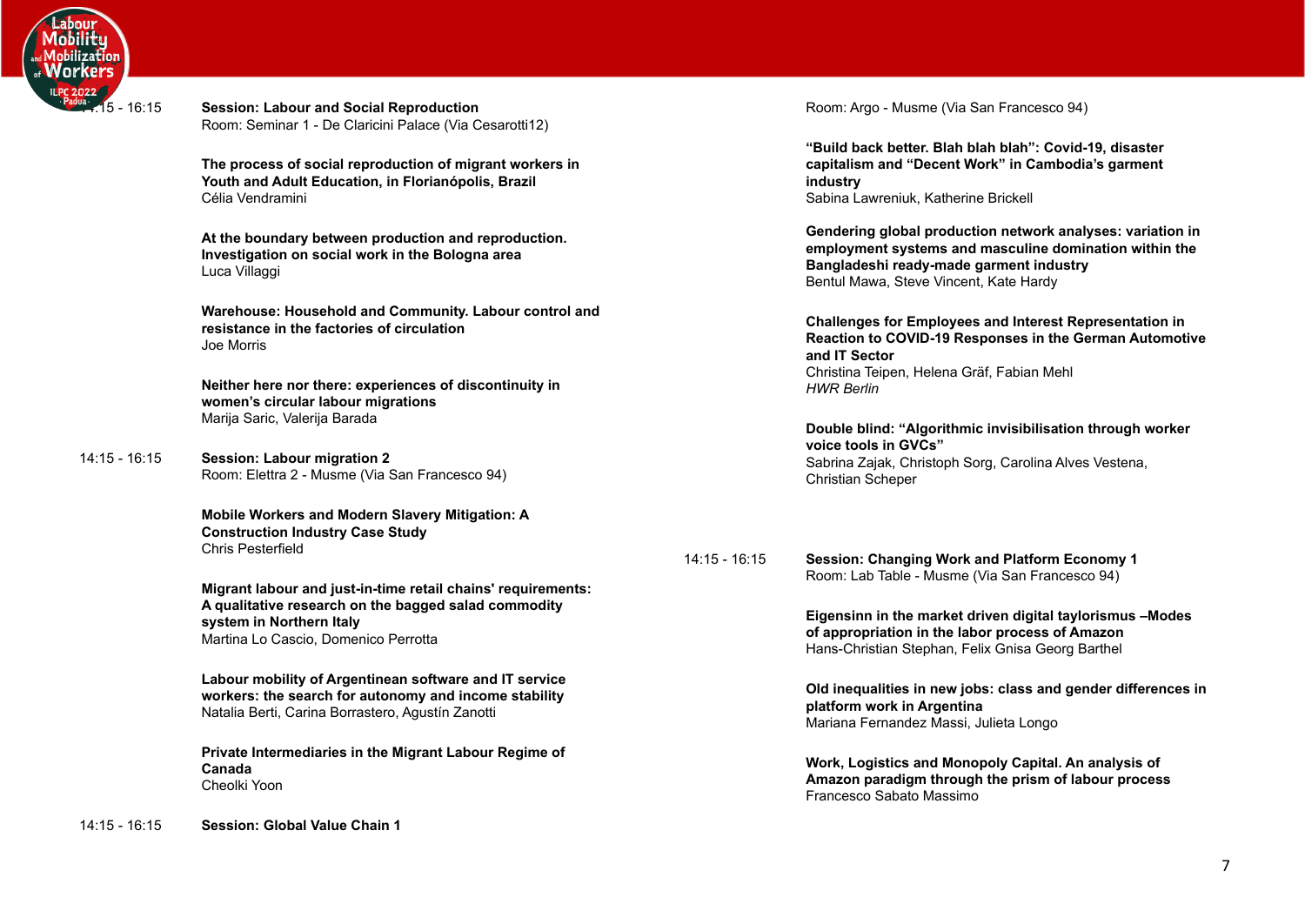

|                 | <b>Playing in the Platform-Based Food Delivery Sector</b><br>Floris de Krijger                                                                                                    |
|-----------------|-----------------------------------------------------------------------------------------------------------------------------------------------------------------------------------|
| $14:15 - 16:15$ | <b>Session: Changing Work and Platform Economy 2</b><br>Room: Riunioni 1 - Ca' Dottori Palace (Via del Santo 28)                                                                  |
|                 | Gig Economy, Space, and Economic Geography: A<br><b>Bibliometric Analysis</b><br>Muhammad Yorga Permana                                                                           |
|                 | How We Contracted Labour Inequality: Two Remedies for<br>the Gig Economy<br><b>Todd Davies</b>                                                                                    |
|                 | Open subsumptive processes and the production of<br>subjectivities. Interpretative hypothesis on algorithmic<br>management<br>Emiliana Armano, Marco Briziarelli, Elisabetta Risi |
| $14:15 - 16:15$ | <b>Session: Labour and Politics</b><br>Room: B2 - Ca' Borin Palace (Via Del Santo 22)                                                                                             |
|                 | COVID-19 and the Politics of Labour in Canada<br>Stephanie Ross, Larry Savage                                                                                                     |
|                 | The Rise of Authoritarianism in 21st Century Africa and its<br><b>Imminent Self-Destruction</b>                                                                                   |

**Free to Enjoy a Precarious Ride - On Entrepreneurial Game**

Rwatirinda Mahembe

**In search of a Double Movement: The (Contested) Political Economy of Labour Regulation in Contemporary Britain** Ian Clark, Huw Fearnall-Williams, Richard Pickford

14:15 - 16:15 **Session: Labour composition 2** Room: Giulio Regeni - De Claricini Palace (Via Cesarotti12)

> **Post-diversity, precarious work for all: Un-bordering categories of socio-demographic difference in the Amazon warehouse**

Patrizia Zanoni, Milosz Miszczynski

**"This is what they believe we can do": Essentialism in the recruitment and selection of migrant women with tertiary education** Anne-Iris Romens

**Freedom of Fit: How Matching for Organisational Fit Reproduces Inequality in Hiring** Gerbrand Tholen *City, University of London*

**The Global Meritocracy Mirage: Exploring the Inequality Regimes of Online Labor** Katarzyna Cieslik, Debangana Bose

# **16:15 - 17:00 Coffee break - Musme (Via San Francesco 94)**

# <span id="page-7-0"></span>**Parallel Sessions Slot 3**

17:00 - 18:30 **Session: Special stream 1.3 - Mediating migrant labour: Labour intermediaries, insecure work and social reproduction in the EU and beyond** Room: B - Ca' Dottori Palace (Via del Santo 28) Chair/s: Hannah Schling

> **The impact of Labour Market Intermediaries on Filipino migrant workers in Taiwan: migration infrastructure** Tingchien Chen, Daniel Schiller

**Intermediaries in intra-EU (education-to-) work transitions of (becoming) welfare professionals** Barbara Samaluk

**Labour market hierarchies between EU-West and EU-East migrants: Which role do intermediaries play for wages and occupational status?** Silvana Weiss, Janine Leschke, Elena Ressi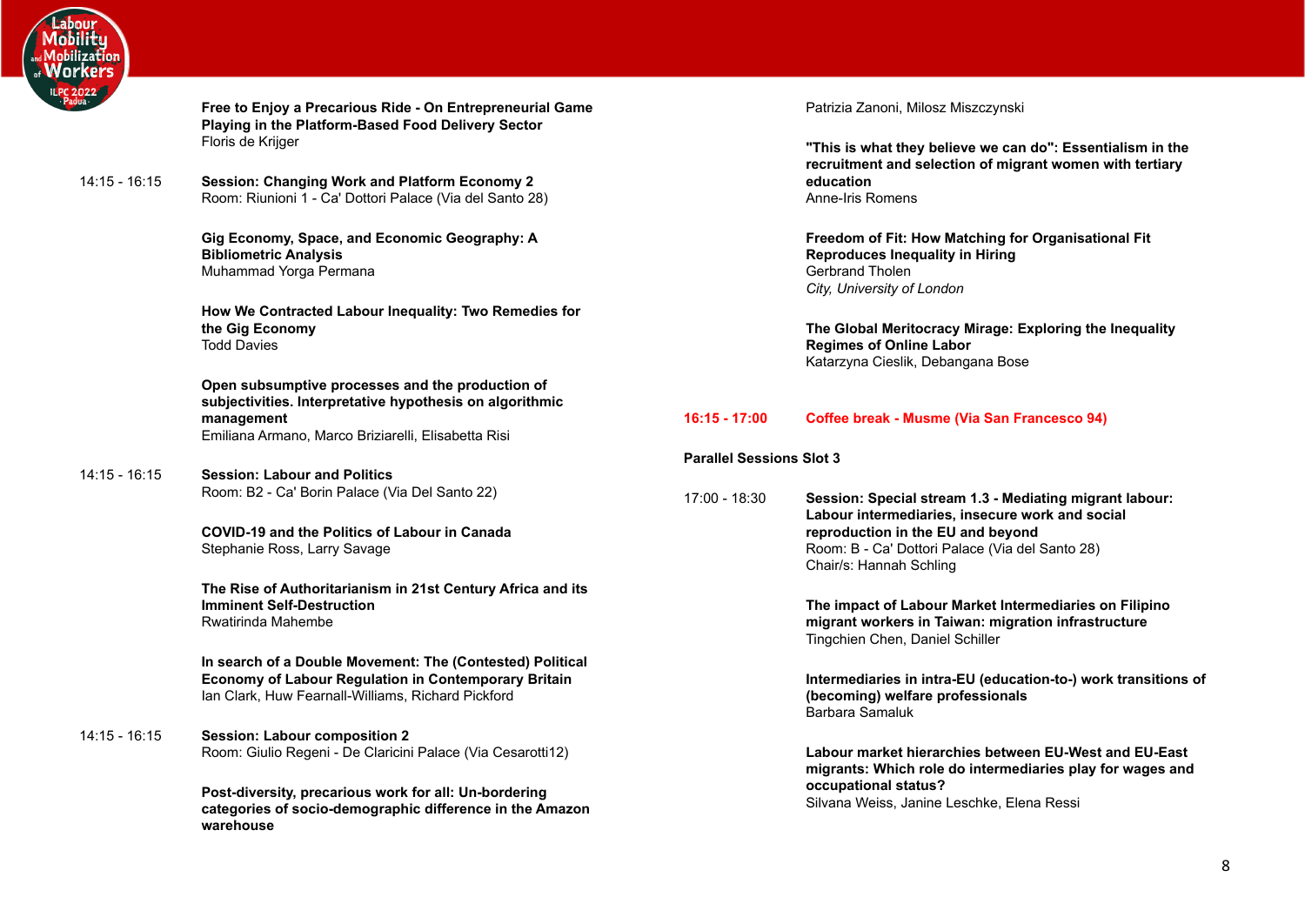

| $\frac{022}{1100}$ - 18:30 | Session: Special stream 2.3 - Labour conflict, forms of<br>organization and class<br>Room: Elettra 1 - Musme (Via San Francesco 94)<br>Chair/s: Maurizio Atzeni                              |           |
|----------------------------|----------------------------------------------------------------------------------------------------------------------------------------------------------------------------------------------|-----------|
|                            | Community unionism, bricolage and collective action.<br>Spanish and Italian migrant workers in Berlin<br>Beltrán Roca, Simone Castellani                                                     |           |
|                            | Workers' Support Centres in Quebec - Learning and<br>"Forgetting" How to defend Agricultural Migrant Workers<br>Manuel Salamanca Cardona                                                     | $17:00 -$ |
|                            | Mutualism, class composition and the reshaping of worker<br>organization in platform mediated work<br>Gabriella Alberti, Simon Joyce                                                         |           |
| 17:00 - 18:30              | Session: Special stream 3.2 - The digitalisation of work, the<br>gig economy and migrant labour<br>Room: Seminar 2 - De Claricini Palace (Via Cesarotti12)<br>Chair/s: Francesco Della Puppa |           |
|                            | Why most occupations won't be 'Uberized'<br>Dario Azzellini, Ian Greer, Charles Umney                                                                                                        |           |
|                            | The Materiality of Digital Platforms: the Case of Uber in<br>Portugal<br>Giorgio Pirina                                                                                                      | 17:00 -   |
|                            | Al value chain: A case study on labour displacement, value<br>chain opacity and workers invisibilisation<br>Maxime Cornet, Clément Le Ludec                                                  |           |
| 17:00 - 18:30              | <b>Session: Ecology and Work 3</b><br>Room: Lab Lim - Musme (Via San Francesco 94)                                                                                                           |           |
|                            | Changing work values: towards a more sustainable<br>economy<br>Wieteke Conen, Paul de Beer                                                                                                   |           |

**Labour Praxis and Space: A case study of tensions and resolutions in coal mining and agricultural labour process** Srishti Mishra

**Environmental mobilisations of workers as instances of climate justice** Emanuele Leonardi, Paul Guillibert

17:00 - 18:30 **Session: Labour market 3** Room: Valeria Solesin - De Claricini Palace (Via Cesarotti12)

> **The impact of the COVID-19 pandemic on women's attitudes to, and expectations from, work and employment** Abigail Marks, Danny Zschomler, Oliver Mallett, Lila Skountridai

**Gender and Class Inequalities in Italy Under COVID-19 Lockdown: Theoretical and Methodological challenges. Lessons from a Non-Directive Visual Research** Annalisa Dordoni, Anna Carreri

**Labouring, caring, and family rearing: multiple burdens of employment and housework in Croatia** Valerija Barada, Jasna Račić, Blanka Čop, Sara Čović

17:00 - 18:30 **Session: Precarity, identity and labour process 3** Room: Elettra 2 - Musme (Via San Francesco 94)

> **Towards an affective turn in precarity: emotional histories and work orientations of young insecure workers** Vera Trappmann, Ioulia Bessa, Kate Hardy, Alexandra Seehaus, Charles Umney

> **Beyond national institutions: accounting for union success in addressing precarity in Central and Eastern Europe** Aurora Trif, Valentina Paolucci

**An attempt to operationalise the precariat** Erik Valestrand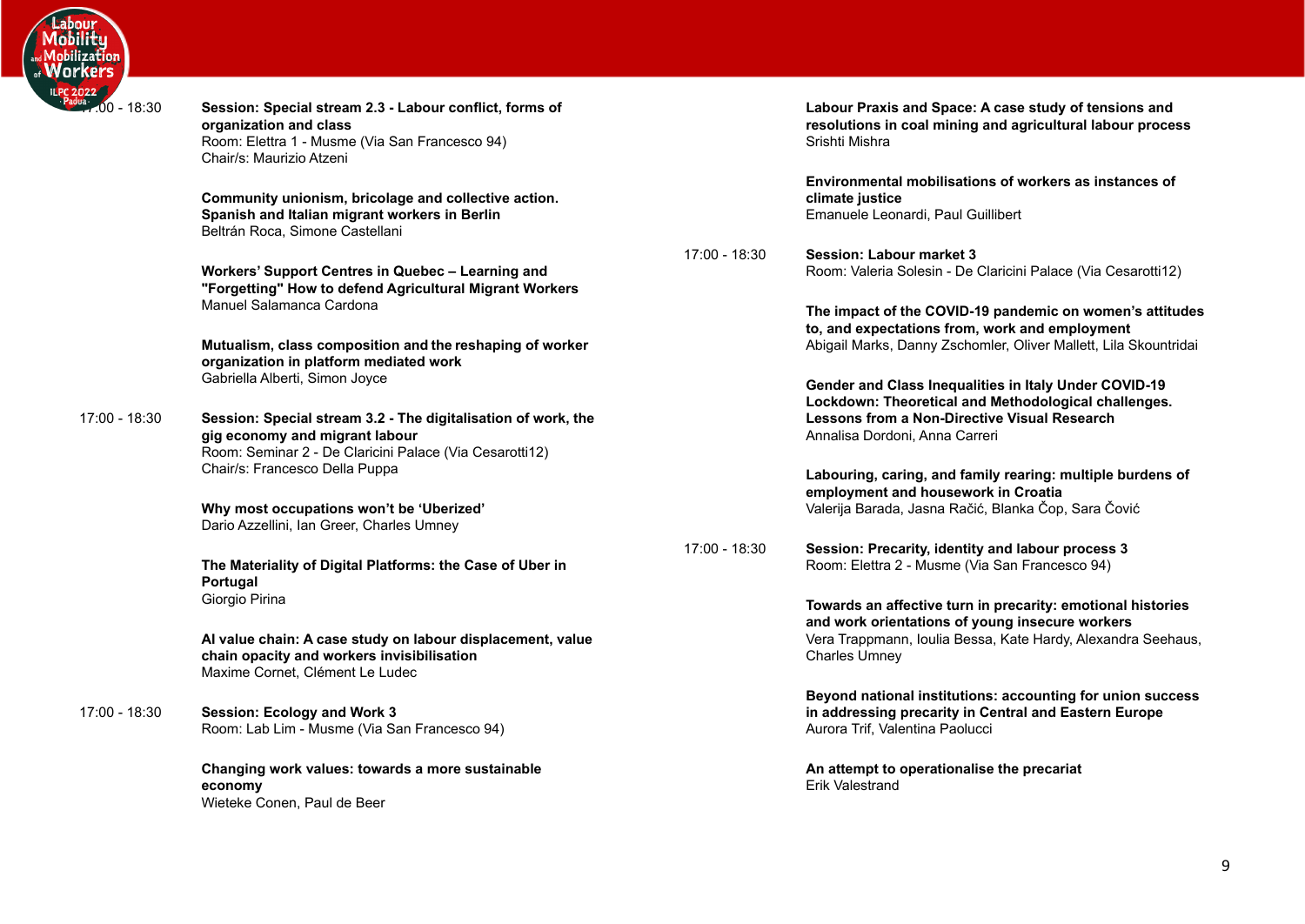

| $\frac{du}{dx}$ (00 - 18:30) | <b>Session: Labour migration 3</b><br>Room: Argo - Musme (Via San Francesco 94)                                                                                                                                                         |               | Decision support systems for the public sector - what is<br>next for social science?<br><b>Fredrik Dolve</b>                                         |
|------------------------------|-----------------------------------------------------------------------------------------------------------------------------------------------------------------------------------------------------------------------------------------|---------------|------------------------------------------------------------------------------------------------------------------------------------------------------|
|                              | The gap between legal procedures and practices in posting<br>rule enactment: a comparative analysis<br>Sonila Danaj                                                                                                                     |               | Routine-biased technical change can fail: Evidence from<br><b>France</b><br>Marta Fana, Luca Giangregorio                                            |
|                              | Constructing mobilities: the reproduction of posted<br>workers' disposability in the construction sector<br>Francesco Bagnardi, Francesca Alice Vianello                                                                                | 17:00 - 18:30 | Session: Value and Labour Process Theory 2<br>Room: B2 - Ca' Borin Palace (Via Del Santo 22)                                                         |
|                              | Labour Mobility and Social Rights in an already Mobile<br>Sector: Posting in Road Transport and the European<br><b>Transport Workers' Federation</b><br>Isil Erdinc                                                                     |               | The Value of Labour-power and the Struggles for its<br>Recognition. Insights from the Textile Industry and the Gig<br><b>Economy</b><br>Lorenzo Cini |
| 17:00 - 18:30                | Session: Precarity, discipline and Labour<br>Room: Lab Table - Musme (Via San Francesco 94)                                                                                                                                             |               | The platform economy and interdependent cycles of change<br>between the labour process and technology - a conceptual<br>framework                    |
|                              | Morally disengaged managers and customers on the service<br>front-line: Evidence from the Greek tourism and hospitality<br>sector during the pandemic<br>Anastasios Hadjisolomou, Fotios Mitsakis, Alexandra Chytiri,<br>Amairisa Kouki |               | Carl Hughes<br>Crisis of value, overexploitation of labor and the weakening<br>of the legal form<br><b>Ticiane Natale</b>                            |
|                              | <b>Competitive Sanctification: How a Pentecostal Church in</b><br><b>Orange County, California, Encourages Congregants to</b><br><b>Embrace Precarious Employment</b>                                                                   | 17:00 - 18:30 | <b>Session: Labour composition 3</b><br>Room: Giulio Regeni - De Claricini Palace (Via Cesarotti12)                                                  |
|                              | <b>Spencer Paine</b><br>When lean management becomes heavy: (re) definition of                                                                                                                                                          |               | Trapped in Contradiction: the ideological orientations of<br>young, precarious workers in the UK and Greece<br>Gregoris Ioannou                      |
|                              | care practices in nursing homes<br>Maria Cecilia Trionfetti                                                                                                                                                                             |               | Reconciling work and family by creating a job through<br>entrepreneurship: the case of immigrant women                                               |
| 17:00 - 18:30                | <b>Session: Labour and Technology 2</b><br>Room: Comune - Ca' Dottori Palace (Via del Santo 28)                                                                                                                                         |               | Nathalie Lachapelle, Diane-Gabrielle Tremblay                                                                                                        |
|                              | Digitalization of public service: three case studies from the<br><b>British civil service</b><br>Roger Seifert, Wen Wang                                                                                                                |               | Owner Operated Businesses between Intimate Service Work<br>and Direct Marketing: On Freedom and New Constraints<br><b>Isabel Klein</b>               |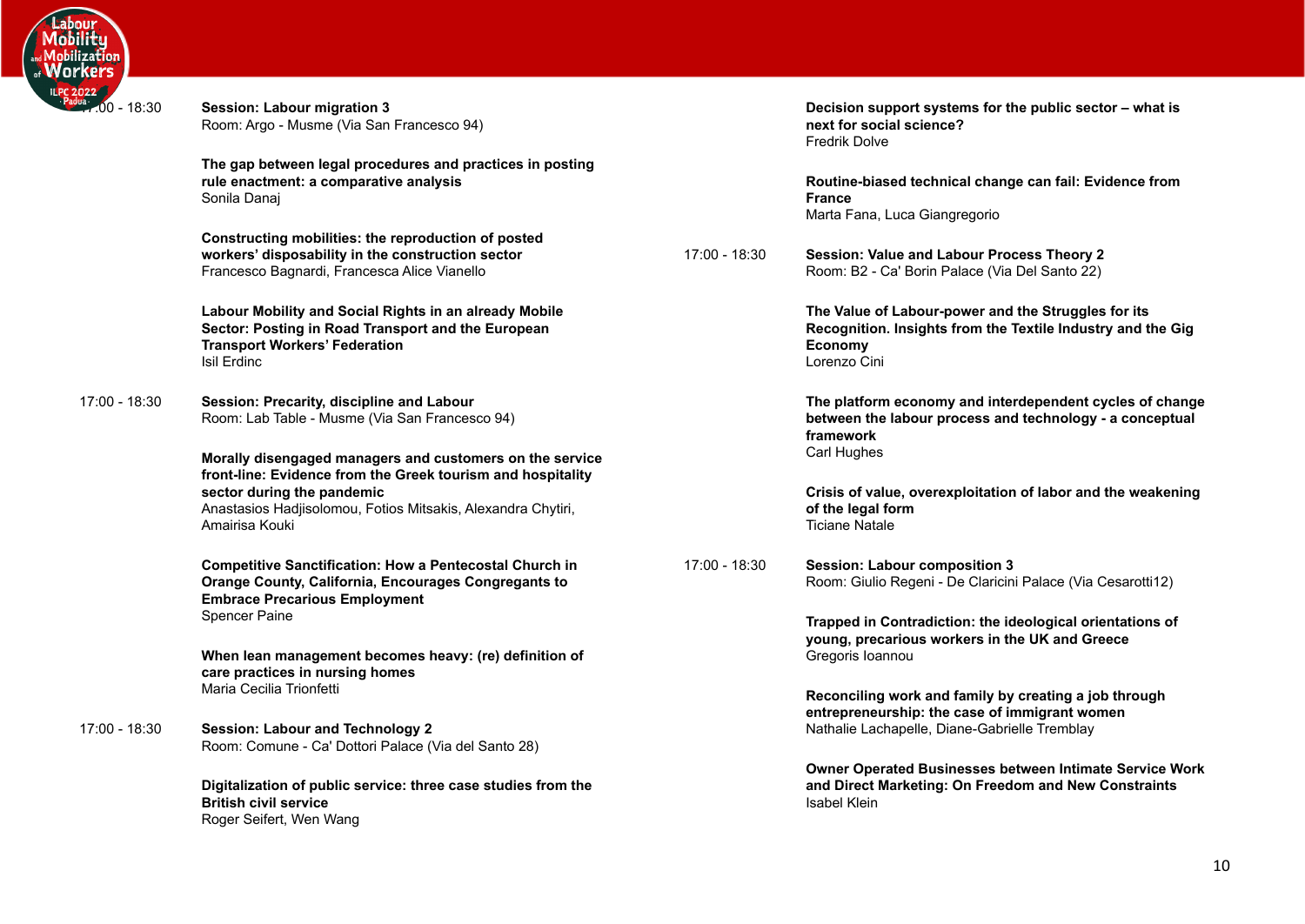

18:30 - 21:00 **Welcome Refreshment (with food and beverage) and presentation of Work in the Global Economy Journal** Room: Vesaliano Theatre - Musme (Via San Francesco 94)

> <span id="page-10-0"></span>**Sian Moore,** University of Greenwich, *Journal Editor* **Paul Thompson**, Stirling University, *Journal Editor* **Paul Stevens**, *Commissioning Editor of Bristol University Press*

<span id="page-10-1"></span>Friday, 22 April

#### <span id="page-10-2"></span>**Parallel Sessions Slot 4**

08:30 - 10:30 **Session: Special stream 1.4 - Mediating migrant labour: Labour intermediaries, insecure work and social reproduction in the EU and beyond** Room: B - Ca' Dottori Palace (Via del Santo 28) Chair/s: Hannah Schling

> **Integrating refugees into the labour market as a collective endeavour: The role of support organisations** Almina Besic, Renate Ortlieb

> **Labor Control Regime through Job contracts, Intermittent unemployment and Social reproduction among the Bangladeshi workers in Fincantieri, Italy** Al Amin Rabby

**Keeping a job: asylum seekers and refugees in temporary and non-regular employment in Germany** Ayodeji Akinnimi

**Migrant labour recruitment routes into non-compliant employment in Britain** Ian Clark

08:30 - 10:30 **Session: Special stream 2.4 - Labour conflict, forms of organization and class** Room: Elettra 1 - Musme (Via San Francesco 94) Chair/s: Jenny Chan

> **To Everything there is a Season? The Relevance of the Temporal Dimension in Labour Migration Studies** Anne Lisa Carstensen

**Conflict and class beyond the law. The case of Gilets jaunes, undocumented workers and wildcat strikes against the pandemic** Stephen Bouquin

**Advancing Workers Rights in the Gig Economy through Discursive Power: The Communicative Strategies of Indie Unions** Davide Pero, John Downey

**Insider-outsider divide, trade unions and collective action of worker in Italy (2008-2018)** Margherita Sabrina Perra, Katia Pilati

08:30 - 10:30 **Session: Special stream 3.3 - The digitalisation of work, the gig economy and migrant labour** Room: Seminar 2 - De Claricini Palace (Via Cesarotti12) Chair/s: Francesco Della Puppa

> **Always on: exploitation through last minute scheduling in the modelling industry** Abigail Harrington, Kobe De Keere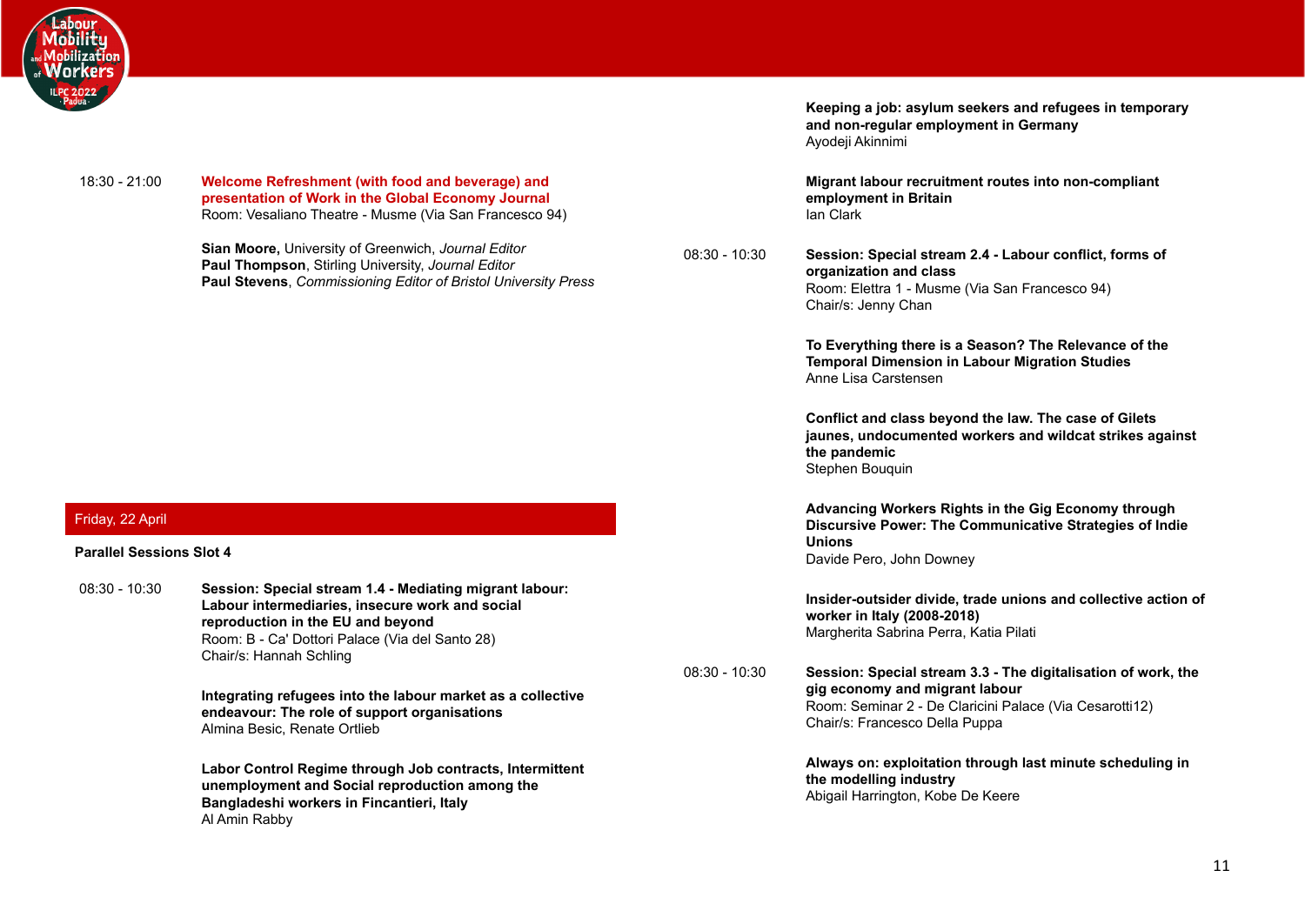

**Technology upgrading and labor degrading? — A sociological study of three robotized factories** Yi Xu

**Exploited by design? On domestic cleaners, digital platforms, and working "holidays" in Berlin.** Katarzyna Gruszka, Madeleine Böhm, Anna Pillinger

**Riding against the neoliberal tide. Union mobilisation, consumer solidarity and platform activism in the Greek gig economy.** Vassilis Charitsis, Lefteris Kretsos

08:30 - 10:30 **Session: Labour migration 4** Room: Elettra 2 - Musme (Via San Francesco 94)

> **Protection of migrants' labour rights: how labour market institutions fail high-wage migrant workers** Wayne Palmer, Nicola Piper

**How managers in the UK food manufacturing sector attempted to cope with Brexit** Benjamin Hopkins

**Integration or exploitation? The case of work integration programs for refugees in northern Italy** Noemi Martorano

**"Universal Credit and 'in-work conditionality'" – employer perspectives on developments in UK Active Labour Market Policy** Calum Carson

08:30 - 10:30 **Session: Learning knowledge and skills 1** Room: Valeria Solesin - De Claricini Palace (Via Cesarotti12)

> **Finding meaning in digital service work: Differences among skill-levels** Friedericke Hardering, Mirela Ivanova, Felix Nickel, Helene Thaa, Oliver Nachtwey

**The Covid-19 Pandemic as changemaker? Inter- and intra-organisational digitalised communication and coordination at state regional level in Norway.** Marit Helgesen, Catharina Bjørkquist

**Neoliberalism and the digital revolution: Governing employees through 'reskill or perish' norm** Muneeb Ul Lateef Banday

**(De)professionalisation, occupational closure and 'the law': evolving professional projects in HR and legal services.** Eleanor Kirk, Esme Terry

08:30 - 10:30 **Session: Labour migration 5** Room: Argo - Musme (Via San Francesco 94)

> **The Invisible Network: organising labour in unregulated spaces** Olga Gheorghiev

**The Dilemma of the Employment Relationship among Migrant New Generation Employees in Chinese State-owned Enterprises** Shuangjing Li

**Border regimes and unfair conditions for Eastern European migrant workers in the Swedish construction sector, a labor process theory perspective** Bogdan Bahnariu, Klara Öberg, Christian Koch, Dimosthenis Kifokeris

**What women want: solidarity and resistance among domestic workers in the Arab States** Rima Kalush, Vani Saraswathi

08:30 - 10:30 **Session: Mobilization of Workers 2** Room: Lab Lim - Musme (Via San Francesco 94)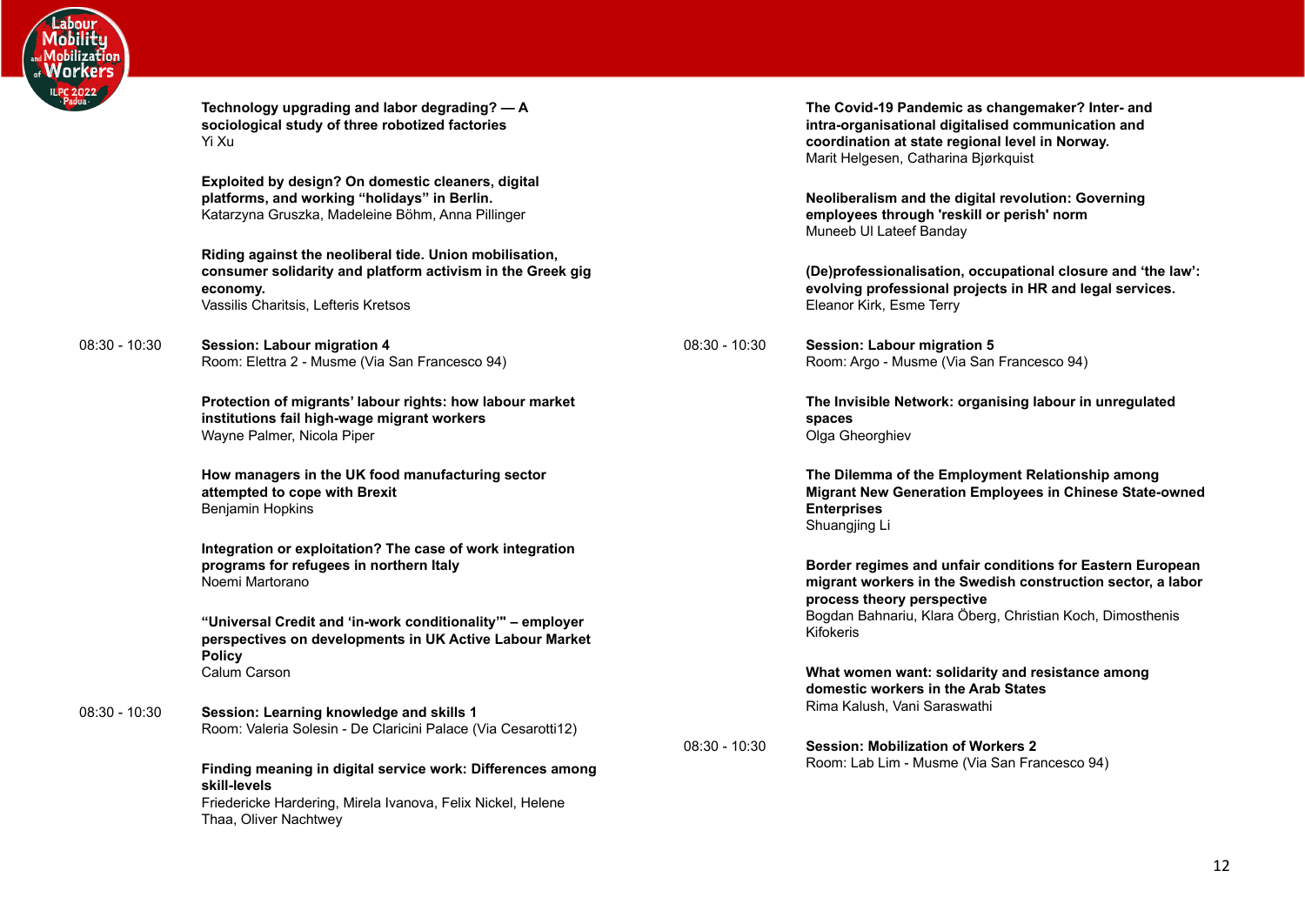

**Mediated by technology, assisted by precarity: Content moderation work and migrant workers at a German IT-Services firm** Sana Ahmad, Maximilian Greb

**"We don't know whether or not the news is true": Social media and the ride-hailing drivers' protests in Indonesia** Joanna Octavia

**"Tem vaga de cleaner?" The transnational digital practices of Brazilian cleaners in London** Ana Luisa Sertã

**Australian government reactions to COVID 19: response strategies of unions and civil society groups** Al Rainnie, Burcin Hatipoglou, Anne Junor

08:30 - 10:30 **Session: Changing Work and Platform Economy 3** Room: A - Ca' Dottori Palace (Via del Santo 28)

> **Status of Gig Workers in India** Amrita Ghatak, Kingshuk Sarkar

**The baroque infrastructure of platforms: workers' agency in the gig-economy, between technological reappropriations and informalities.** Gianmarco Peterlongo

**Labour platform models and their different worker groups** Jere Immonen

**The Dark Side of Platform Labor Process. A Soft-Skills based analysis of digital labor in Deliveroo, Airbnb and Helpling** Marco Marrone, Federico Chicchi

08:30 - 10:30 **Session: Changing Work and Platform Economy 4** Room: R - Wollemborg Palace (Via del Santo 26)

**Online Platforms as Potential Disruptors for the Gender Gap in Employment: Evidence from GoJek in Indonesia** Yana Rodgers, Yesim Elhan-Kayalar, Yasu Sawada

**Getting onto the road: how and why platform-based passenger transportation drivers in Oslo started to drive** Sigurd Oppegaard

**Decentring the algorithm, addressing social agents' interactions in the labour process: an ethnography of food-delivery work** Francesco Bonifacio

**Wrestling with the platforms, contending for interests: driver's self-organized fleets in the ride-hailing industry in China** Julie Yujie Chen, Wei Ding

08:30 - 10:30 **Session: Labour composition 4** Room: Giulio Regeni - De Claricini Palace (Via Cesarotti12)

> **Disability and Food Delivery Work** Renyi Hong

**Exploring power resources of native and migrant couriers in digital platform-enabled food delivery in the UK** Pedro Mendonca, Nadia Kougiannou

**A sociological study on the role played by economic networks and social institutions in enabling platform mediated service-work in India** Rajorshi Ray, Jillet Sarah Sam

**Identities in a flux? Interrogating embodied labour and vulnerabilities in the work of food delivery agents** Abhyudaya Anand Mishra, Falguni Gupta, A Venkataraman

08:30 - 10:30 **Session: Industrial Relations** Room: De Ponti - Bo' Palace (Via VIII Febbraio 2)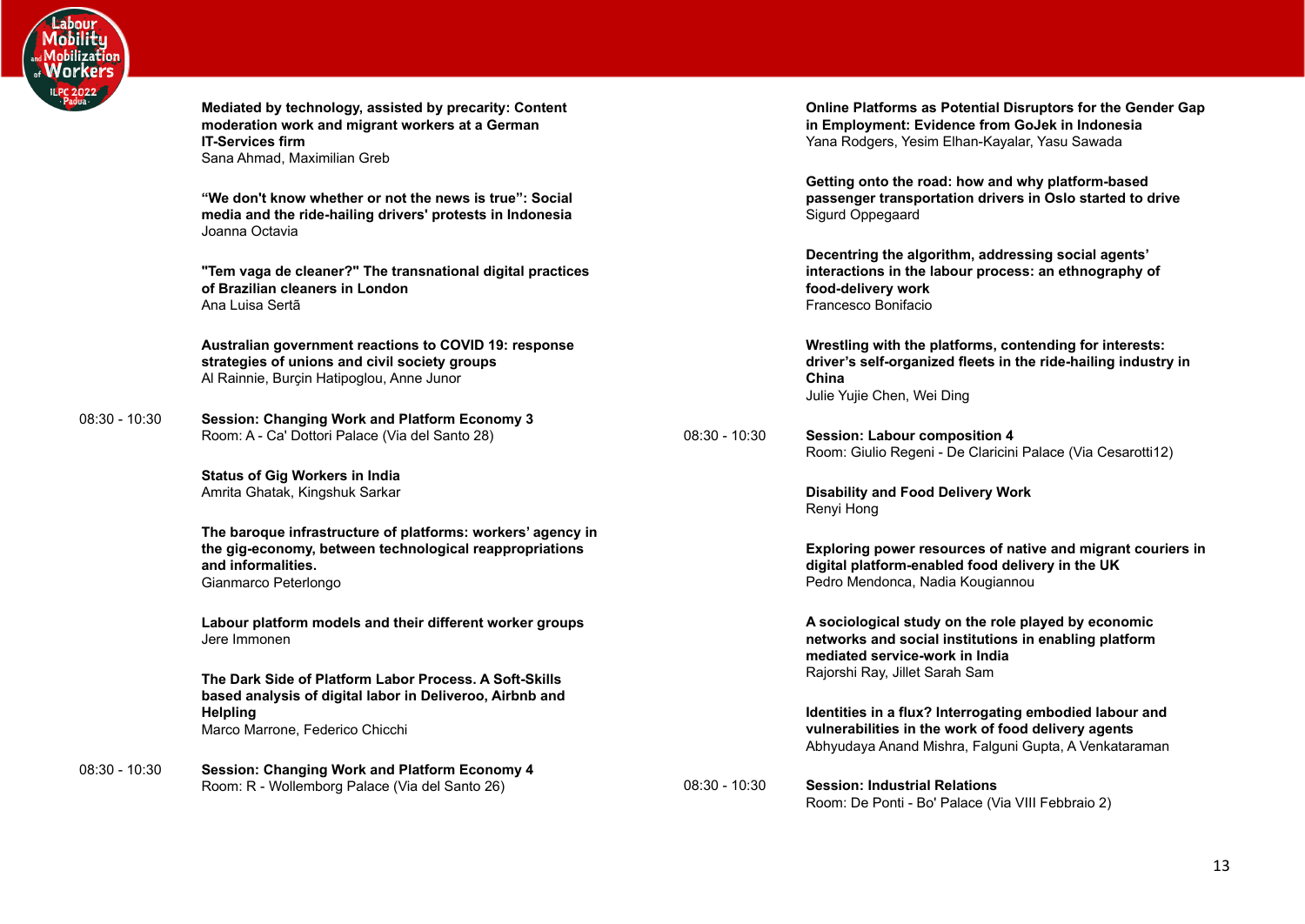

**Management Opposition, Strikes and Union Threat** Patrick Nüß **(Re)building social dialogue in Scotland? The challenges of**

**employer representativeness in negotiating responses to crisis.** Melanie Simms

**Erosion of German Co-determination – the curse of non-symmetrical forces** Ronald Staples, Michael Whittall

**Inside the Black Box of Works Council – Management Relations** Yolanda Grift, Annette van den Berg

08:30 - 10:30 **Session: Mobilization of Workers 3** Room: Lecture Hall - De Claricini Palace (Via Cesarotti12)

> **State's moralistic agenda and sex workers' movement in India** Santanu Sarkar

**The expansion of platform logistic retailers to the Global South and workers' resistance: Lessons from Argentina and South Africa** Maurizio Atzeni

**From bricolage to conflicts? The pandemic experiences of work in education, health care and logistics in Poland** Adam Mrozowicki

**Privileged workers on the fence. How luxury hotels employees leaned towards mobilisation** Amelie Beaumont

**10:30 - 11:15 Coffee break – Musme (Via San Francesco 94)**

<span id="page-13-0"></span>**Parallel Sessions Slot 5**

11:15 - 13:15 **Session: Work, Employment and Time** Room: A - Ca' Dottori Palace (Via del Santo 28)

> **The 9-9-6 working hour system and the big-small-week working system: Complex patterns of virtual presenteeism of homeworkers under organisational surveillance** Mo XING

**Working time norms and the Covid pandemic: Organisational trials of the shorter working week** David Frayne, Brendan Burchell

**'If I keep working at this pace, I fear becoming seriously unwell': Exploring leaveism and employee well-being** James Richards, Jesus Canduela, Vaughan Ellis, Toma Pustelnikovaite, Siddartha Saxena

**Where have all the workers gone? The Retreat from the Restaurant Industry in the U.S.** Jacqueline Ross

11:15 - 13:15 **Session: Labour composition 5** Room: Giulio Regeni - De Claricini Palace (Via Cesarotti12)

> **'Just Like a Mum's Place': Defining 'Mother's Work' in a Hazelnut Atelier in Turkey** Kubra Dal, Aleyna Nur Cemile Temel, Ilayda Ugurlu, Ayse Zere

**Feeling desired, privileged and ''at home'': commodification of physical appearance and emotions in the hospitality industry.** Diana García-Catena

**Women and Work in Puerto Rico: Intersections Between Productive Activities and the Reproduction of Labor Force** Tania Garcia Ramos, Virgen Caceres Cruz

**Can new technology challenge macho-masculinities? The case of the mining industry.** Lena Abrahamsson, Jan Johansson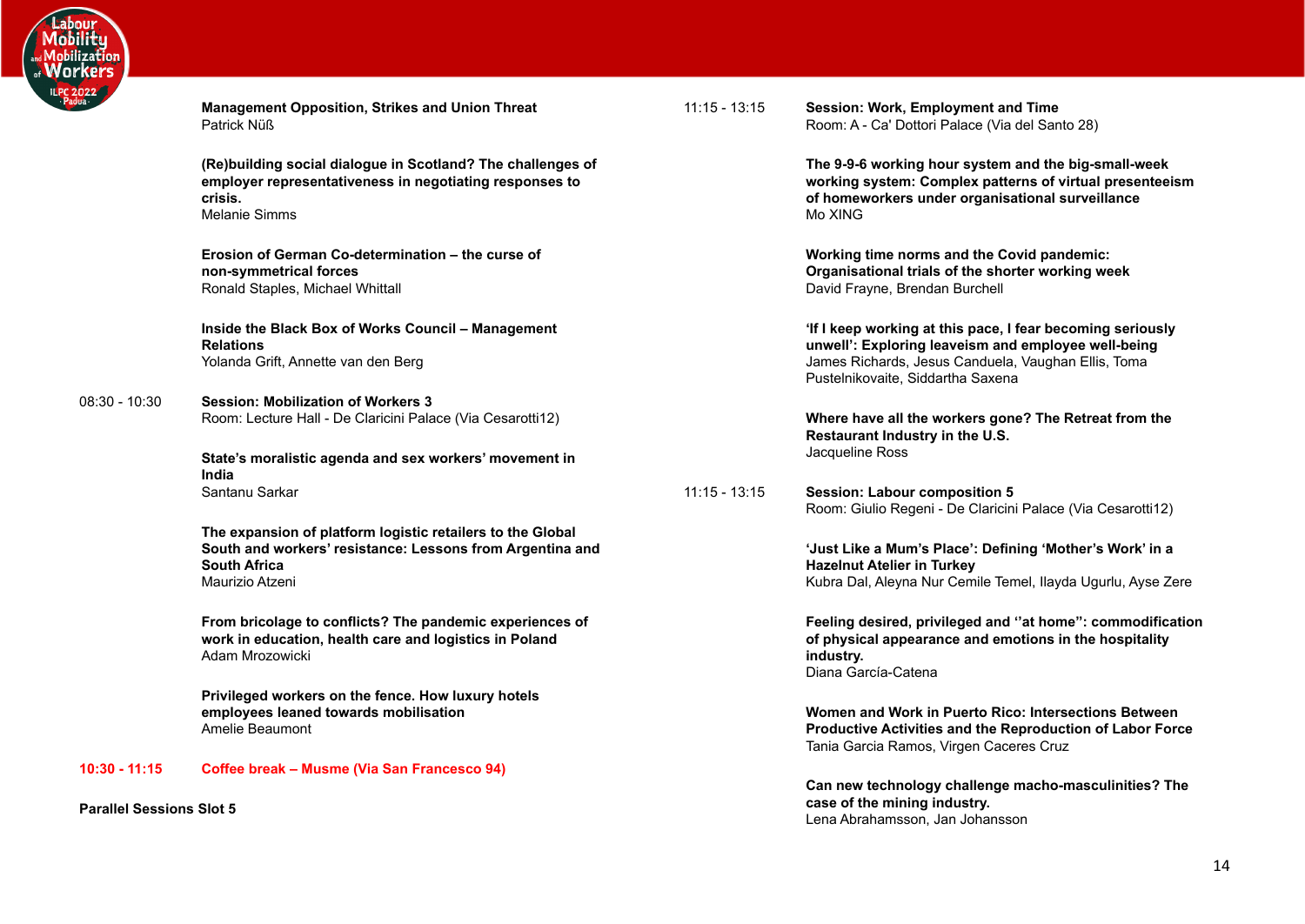

| - 13:15         | <b>Session: Changing Work and Platform Economy 5</b><br>Room: Valeria Solesin - De Claricini Palace (Via Cesarotti12)                                     |                 | The Maruti Strikes: Consciousness and Action Among Auto<br><b>Workers in India</b><br>Charvaak Pati                   |
|-----------------|-----------------------------------------------------------------------------------------------------------------------------------------------------------|-----------------|-----------------------------------------------------------------------------------------------------------------------|
|                 | Let's Move Outside: Identity Claims and Social Ties in<br><b>Platform Work</b>                                                                            |                 | Working conditions and strikes in industrial sector in                                                                |
|                 | Valeria Pulignano, Karol Muszyński, Maite Tapia                                                                                                           |                 | Russia: independent trade unions and labour conflicts at<br>Ford of Leningrad                                         |
|                 | Surviving and thriving in the platform economy: Strategies<br>of workers of Tallinn's ride-hailing sector                                                 |                 | Davide Bubbico                                                                                                        |
|                 | Kairit Kall, Marge Unt, Triin Roosalu, Liis Ojamäe                                                                                                        |                 | Worker Power and Informal Organising Networks in the Gig<br>Economy: Insights from Ride-Hailing Drivers' Movements in |
|                 | Scheduling Flexibility: Managing labour supply of gig<br>workers in food delivery platforms<br>Ujjwal Kango, Rajesh Bhattacharya                          |                 | Africa.<br>Mohammad Amir Anwar                                                                                        |
| $11:15 - 13:15$ | Session: Special stream 1.5 - Mediating migrant labour:                                                                                                   |                 | Third path of Turkish trade unionism: Islamic trade<br>unionism and the Hak-İş (1976-2019)                            |
|                 | Labour intermediaries, insecure work and social<br>reproduction in the EU and beyond                                                                      |                 | Isil Erdinc                                                                                                           |
|                 | Room: B - Ca' Dottori Palace (Via del Santo 28)                                                                                                           | $11:15 - 13:15$ | Session: Special stream 3.4 - The digitalisation of work, the<br>gig economy and migrant labour                       |
|                 | The Afterlife of Industrial Work: Urban to Rural Labour<br>Transitions from the Factory to the Informal Economy<br>Alessandra Mezzadri, Kaustav Banerjee  |                 | Room: Seminar 2 - De Claricini Palace (Via Cesarotti12)<br>Chair/s: Jamie Woodcock                                    |
|                 | Labour regimes, migratory infrastructures and food                                                                                                        |                 | The Intertwined (Im)Mobilities of Migrant Platform Labour in<br><b>Denmark</b>                                        |
|                 | security: state policy, social reproduction and insecure<br>work in glasshouse horticulture                                                               |                 | Magnus Andersen, Marlene Spanger                                                                                      |
|                 | <b>Adrian Smith</b>                                                                                                                                       |                 | Migration and Workers' Struggles in the Informal Economy:<br>a growing field of research in São Paulo                 |
|                 | Looking for work between available resources and pitfalls:<br>refugees and asylum seekers' working trajectories outside<br>reception in Trentino (Italy). |                 | Karina Quintanilha, Ana Lídia Aguiar, Vera Telles, Tiago Rangel<br>Corte's                                            |
|                 | Giulia Storato                                                                                                                                            |                 | (Re)producing the city: Migrant service workers and the<br>(algo)rhythms of the globalized, digitized and "gigified"  |
| $11:15 - 13:15$ | Session: Special stream 2.5 - Labour conflict, forms of<br>organization and class                                                                         |                 | urban economy<br>Kristina Zampoukos, Olivia Butler, Don Mitchell                                                      |
|                 | Room: Elettra 1 - Musme (Via San Francesco 94)<br>Chair/s: Jenny Chan                                                                                     | $11:15 - 13:15$ | <b>Session: Global Value Chain 2</b><br>Room: Elettra 2 - Musme (Via San Francesco 94)                                |
|                 |                                                                                                                                                           |                 |                                                                                                                       |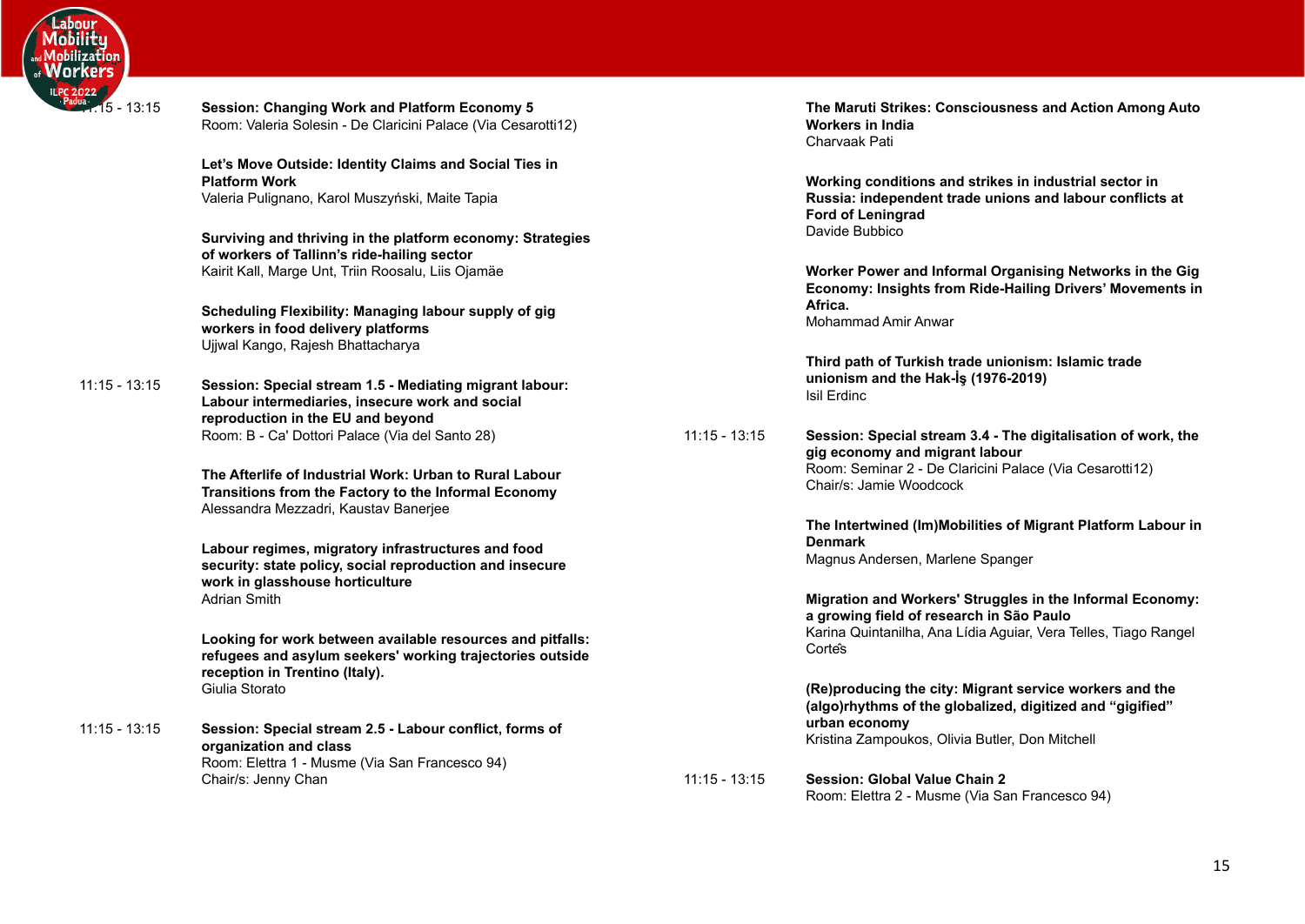

11:15 - 13:15 **Session: Managerial control and Labour Process 1**

11:15 - 13:15 **Session: Remote work 1**

| In and out of inter-firm networks - Conceptualizations of<br>insourcing processes<br>Markus Hertwig, Sandra Jaworeck, Phillip Lorig, Oliver Thünken,<br>Carsten Wirth                                  |                 | Well-being, Remote Working and Employee-led Flexibility:<br>Informing the Post-Covid-19 Era<br>Daniel Wheatley, Benjamin Hopkins                                                                             |
|--------------------------------------------------------------------------------------------------------------------------------------------------------------------------------------------------------|-----------------|--------------------------------------------------------------------------------------------------------------------------------------------------------------------------------------------------------------|
| Labour regimes and glocal production<br>Stefanie Hürtgen                                                                                                                                               |                 | Remote work during the emergency: social and<br>organizational implications<br>Sonia Bertolini, Giovanna Fullin, Valentina Goglio, Valentina<br>Pacetti, Simone Tosi, Marinella Vercelli                     |
| The place of work in the Portuguese automotive sector:<br>Global value chain, production regimes, power imbalances<br>and types of governance<br>Eugénia Pires, João Lopes                             |                 | Coworking through and after Covid 19: Remote working,<br>property markets and the spatial reconfiguration of the<br>spaces of work<br>Odul Bozkurt, Harry Pitts, Greig Charlock, Jennifer Johns, Ed<br>Yates |
| Beyond the core-periphery approach. The transformation of<br>workplace regimes in the Italian shipbuilding industry<br>Francesco E. Iannuzzi, Guglielmo Meardi, Nicola<br>Quondamatteo, Devi Sacchetto |                 | Performing at home: technological control in home-working<br>in Denmark after the Covid-19 pandemic<br>Elena Shulzhenko                                                                                      |
| Session: Managerial control and Labour Process 1<br>Room: Lecture Hall - De Claricini Palace (Via Cesarotti12)                                                                                         | $11:15 - 13:15$ | Session: Learning knowledge and skills 2<br>Room: Seminar 1 - De Claricini Palace (Via Cesarotti12)                                                                                                          |
| Who is the team? Self-organized work under circumstances<br>of fluidity<br>Manuel Nicklich, Judith Neumer                                                                                              |                 | What is 'neo-craft' work, and why it matters?<br>Alessandro Gandini                                                                                                                                          |
| Warming up to work, Warming up to Corporate Capital: The<br>techniques of psychosocial control on Indian E-commerce<br>warehouse shop floor<br>Suraj Telange                                           |                 | Smart manufacturing and tasks automation. Reflecting<br>routine work and the importance of transversal 'skills' in<br>shifting to industry 4.0<br>Luca Antonazzo, Dean Stroud, Martin Weinel                 |
| Working youth in traditional retail trade: managment,<br>control and resistances<br>Francisco Nicolás Favieri                                                                                          |                 | Reappropriating autonomy, safeguarding dignity and<br>fighting reification: A labour process approach to<br>meaningful work<br>Knut Laaser                                                                   |
| Rethinking flexible work in distribution centres: a case<br>study<br>Chris Smith, Yu Zheng                                                                                                             |                 | Introducing the Digital Miner<br>Jan Johansson, Lena Abrahamsson                                                                                                                                             |
| Session: Remote work 1<br>Room: R - Wollemborg Palace (Via del Santo 26)                                                                                                                               | $11:15 - 13:15$ | Session: Labour migration 6<br>Room: Argo - Musme (Via San Francesco 94)                                                                                                                                     |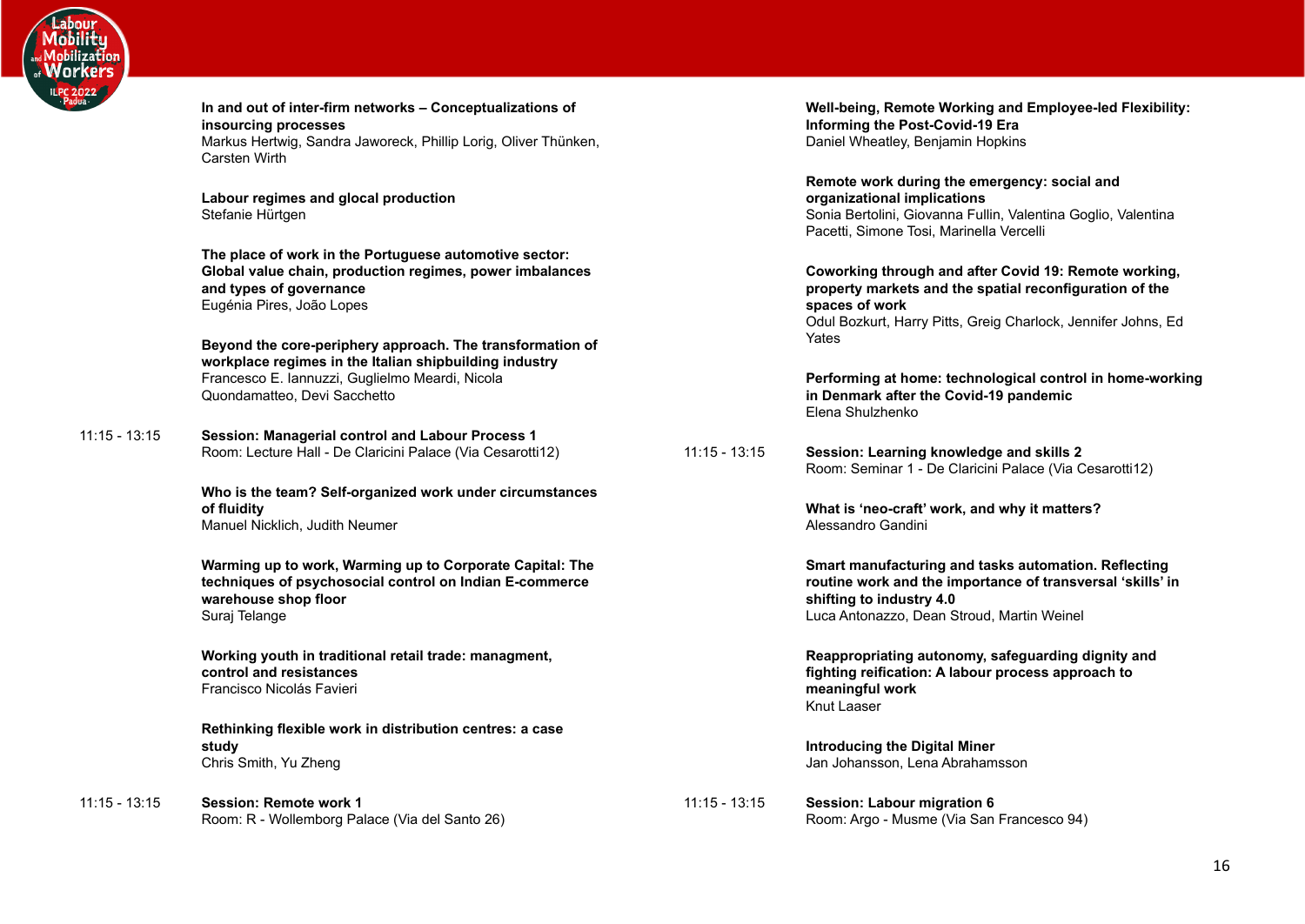

<span id="page-16-0"></span>

|                                 | Trajectories of migrant involvement in workplace<br>representation<br>Serhat Karakayali, Celia Bouail                                                                  |               | The Dark Triad: How the Welfare State gave rise to a new<br>Precariat during the Covid-19 pandemic.<br>Sidsel Hove                                |
|---------------------------------|------------------------------------------------------------------------------------------------------------------------------------------------------------------------|---------------|---------------------------------------------------------------------------------------------------------------------------------------------------|
|                                 | The role of community organisations in the collective<br>mobilisation of migrant workers: The importance of a<br>'community'-oriented perspective<br>Joyce Jiang       |               | "Free time" and collective actions. The case of performing<br>arts workers mobilisations in Italy<br>Francesco E. Iannuzzi, Francesco Campolongo  |
|                                 | Mobilization, unionization and resistance of West African<br>Migrant Farmworkers in the province of Foggia (Southern<br>Italy): an intersectional investigation.       |               | <b>Essential Working: The Impact of Covid-19 on Parcel</b><br><b>Delivery Workers</b><br>Kirsty Newsome, Sian Moore, Stef Williamson              |
|                                 | Camilla Macciani                                                                                                                                                       | 14:30 - 16:00 | <b>Session: Labour migration 8</b><br>Room: Argo - Musme (Via San Francesco 94)                                                                   |
|                                 | Stratified survival, unified voice: the impact of the Covid-19<br>pandemic on Venezuelan migrant workers in Argentina's gig<br>economy<br>Mariya Ivancheva, Jesica Pla |               | Between a Rock and a Hard Place: Migrant Work in<br>Singapore<br>Julia Schoonover                                                                 |
| $11:15 - 13:15$                 | Session: Labour migration 7<br>Room: Lab Lim - Musme (Via San Francesco 94)                                                                                            |               | Labour Unrest in China: an ever-changing decade.<br>Dario Di Conzo                                                                                |
|                                 | Settled but not integrated.<br>Anne Mette Ødegård, Rolf K. Andersen                                                                                                    |               | Construction of political subjects in pandemic times:<br>organizing precarious workers at the Immigrant Workers<br>Centre (IWC) in Quebec, Canada |
|                                 | <b>Embodying Development: Voice of Chinese Returnee</b><br>Workers Building Infrastructure Projects in Africa<br>Meng Xing, Yu Zheng, Chris Smith                      |               | Susana Ponte Rivera, Cheolki Yoon, Manuel Salamanca<br>Cardona                                                                                    |
|                                 | Outsourced migrant workforce and algorithmic<br>management against labour power. Ride-hailing platforms'                                                               | 14:30 - 16:00 | Session: Labour migration 9<br>Room: Lab Lim - Musme (Via San Francesco 94)                                                                       |
|                                 | model and workers' resistance in Paris and Brussels<br>Fabien Brugière                                                                                                 |               | Immigrant children may work in American fields based on a<br>cultural working-class matter<br>Soraya Conde                                        |
| $13:15 - 14:30$                 | Lunch Break - Musme (Via San Francesco 94)                                                                                                                             |               |                                                                                                                                                   |
| <b>Parallel Sessions Slot 6</b> |                                                                                                                                                                        |               | Ideologies of Work, Learning, and Development: Rethinking<br>digital skills programs for refugee youth<br>Genevieve Ritchie                       |
| 14:30 - 16:00                   | Session: Precarity, identity and labour process 4<br>Room: Elettra 2 - Musme (Via San Francesco 94)                                                                    |               |                                                                                                                                                   |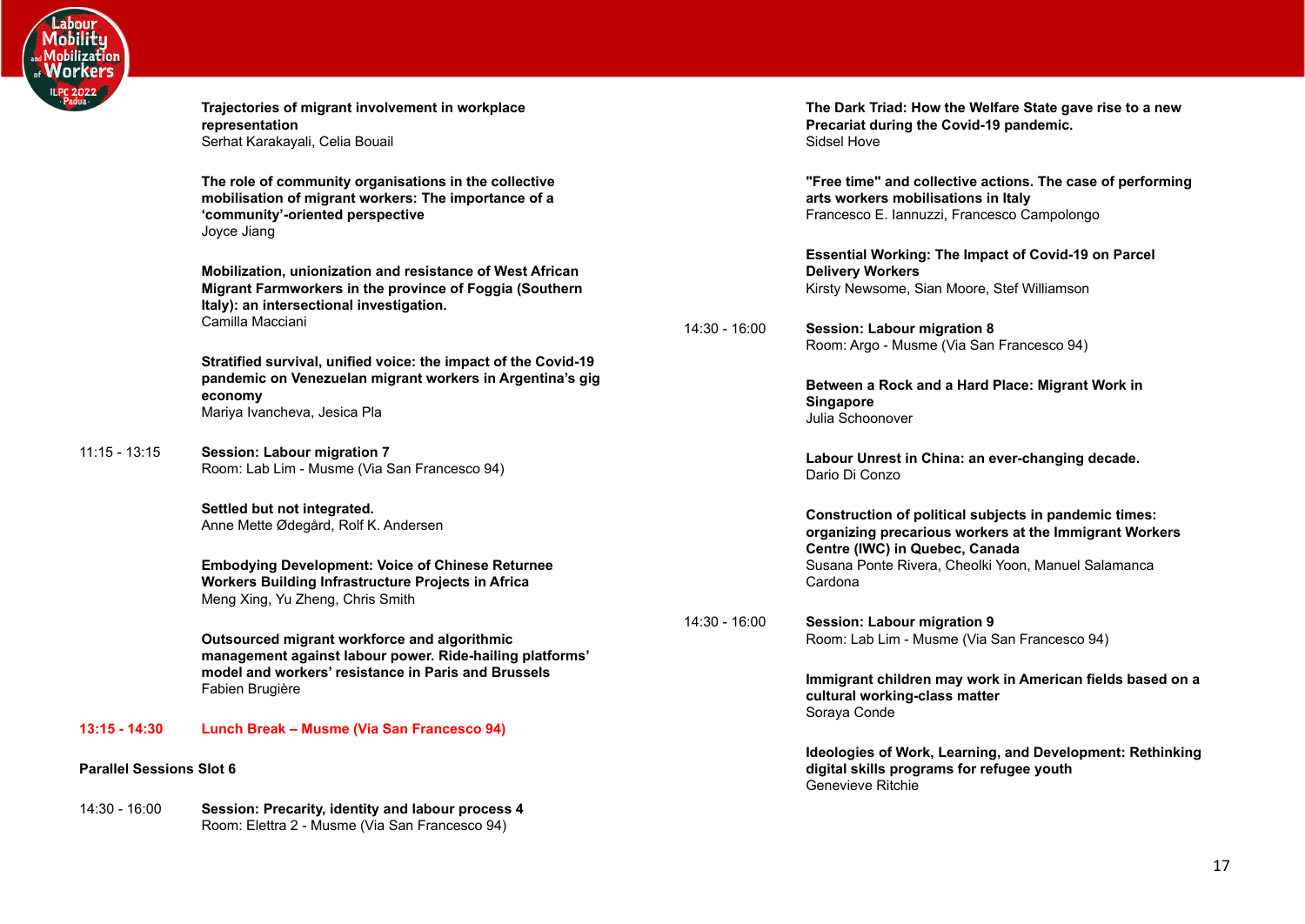

| $\frac{022}{\sqrt{10}}$ | Immigration and labour market in times of systemic crisis.<br>The Italian case study in the context of European integration<br>process<br>Alessandro Perri                     |      |
|-------------------------|--------------------------------------------------------------------------------------------------------------------------------------------------------------------------------|------|
| $14:30 - 16:00$         | <b>Session: Trade Union Strategies</b><br>Room: Lab Table - Musme (Via San Francesco 94)                                                                                       |      |
|                         | A comparative history of the development of trade union<br>movement in Palestine and Lebanon<br>Canan Özcan Eliaçık                                                            | 14:3 |
|                         | <b>Explaining Variation in Trade Union Responses to</b><br><b>Restructuring: Evidence from France</b><br>Ruth Reaney, Genevieve Coderre-Lapalme                                |      |
|                         | <b>Bureaucracy and Democracy: The Experience of DISK</b><br>$(1967 - 1980)$<br>Atakan Çiftçi, Svenja Huck                                                                      |      |
| $14:30 - 16:00$         | <b>Session: Mobilization of Workers 4</b><br>Room: De Ponti - Bo' Palace (Via VIII Febbraio 2)                                                                                 |      |
|                         | From Shop Floor to the Global Union: Alternative and<br>Institutionalized Practices in the Building of Unions'<br><b>International Power</b><br>Julia Soul                     |      |
|                         | form exit to voice? The changing contours of workplace<br>protests in Russia<br>Claudio Morrison, Nikolaus Hammer                                                              | 14:3 |
|                         | Labour share and class conflict - Why hasn't the labour<br>share fallen in Australian manufacturing? A Kaleckian<br>analysis.<br>Richard Gough, Ruth Ballardie, Jamie Doughney |      |
| $14:30 - 16:00$         | Session: Labour, Technology and Representation<br>Room: A - Ca' Dottori Palace (Via del Santo 28)                                                                              |      |

**The impact of the autonomy-control paradox through blockchain technology on site and white-collar workers in construction production: insights from Sweden** Dimosthenis Kifokeris, Christian Koch

**The digitalisation of doctor's decision making process** Jörg Kirchhoff

14:30 - 16:00 **Session: Special stream 1.6 - Mediating migrant labour: Labour intermediaries, insecure work and social reproduction in the EU and beyond** Room: B - Ca' Dottori Palace (Via del Santo 28) Chair/s: Hannah Schling

> **Bogus self-employment and top-down versus bottom-up labour law enforcement in Slovakia** Petr Mezihorak

**Labour rights for temporary migrant workers: how to accelerate reforming the labour management system in the Gulf States?** Nicola Piper, Vani Saraswathi

**Transnational mediated migration: Cross-border recruiters as a mode of governance of social reproduction** Katharine Jones

14:30 - 16:00 **Session: Special stream 2.6 - Labour conflict, forms of organization and class** Room: Elettra 1 - Musme (Via San Francesco 94) Chair/s: Maurizio Atzeni

> **From recalcitrance to resistance: further reflections on the repertoire of oppositional practices** Paul Thompson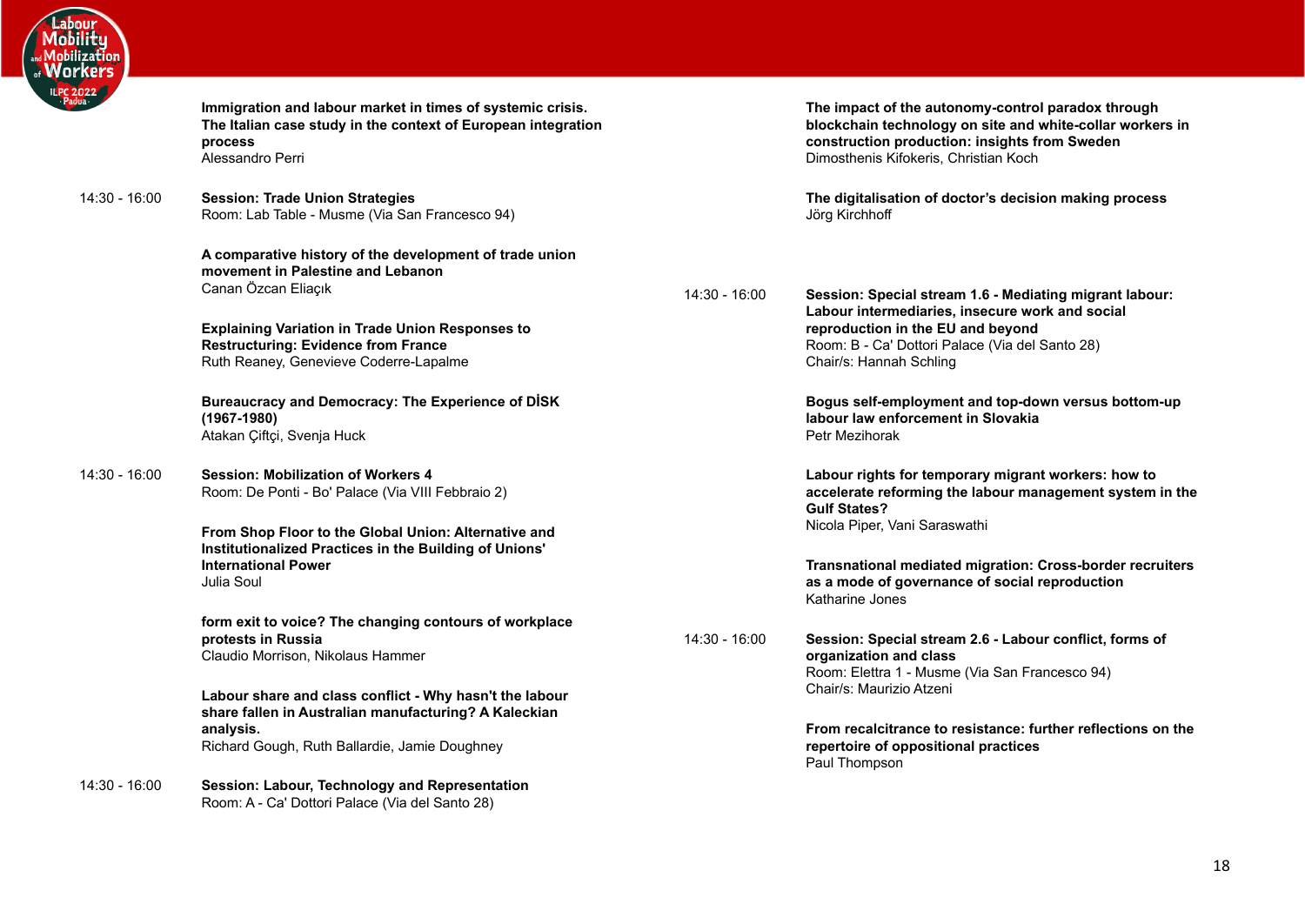

| $\frac{1022}{\sqrt{2}}$ | Moving beyond the fences of industrial relations?<br>Understanding workers' voice of discontent within food<br>delivery platform work in Bologna (Italy)<br>Claudia Marà, Valeria Pulignano, Paul Stewart |                 | <b>The Interlin</b><br>Struggles:<br>Jiyoon Park           |
|-------------------------|-----------------------------------------------------------------------------------------------------------------------------------------------------------------------------------------------------------|-----------------|------------------------------------------------------------|
|                         | Resistance without solidarity? The conflicting meanings of<br>organizational misbehaviour among blue-collar workers in                                                                                    | 14:30 - 16:00   | <b>Session: M</b><br>Room: Lectu                           |
|                         | an Italian factory<br>Angelo Moro                                                                                                                                                                         |                 | <b>Re-thinking</b><br><b>Surveillanc</b><br>Jake Alimah    |
| 14:30 - 16:00           | Session: Special stream 3.5 - The digitalisation of work, the                                                                                                                                             |                 |                                                            |
|                         | gig economy and migrant labour<br>Room: Seminar 2 - De Claricini Palace (Via Cesarotti12)<br>Chair/s: Francesco Della Puppa                                                                               |                 | Algorithmic<br>Redefining<br>Kai-Hsin Hu<br>Lévesque       |
|                         | Workplace Algorithms as 'Objects of Belief': The Case of                                                                                                                                                  |                 |                                                            |
|                         | <b>Jira Software</b><br>Gal Weber, Asaf Darr                                                                                                                                                              |                 | Processing<br>of technolo<br>Suraj Telang                  |
|                         | Understanding platform worker organising: the case study                                                                                                                                                  |                 |                                                            |
|                         | of Deliveroo in the UK<br>Jamie Woodcock                                                                                                                                                                  | 14:30 - 16:00   | Session: Ro<br>Room: R - V                                 |
|                         | Algorithm says «no»: insights from TAP airlines'<br>restructuring through automated decision making devices<br>Tiago Vieira, Phoebe Moore, Robert Donoghue                                                |                 | <b>From Home</b><br>terms of au<br>Karen Bilsla            |
| 14:30 - 16:00           | <b>Session: Self-Employment 1</b><br>Room: Giulio Regeni - De Claricini Palace (Via Cesarotti12)                                                                                                          |                 | <b>Struggling</b><br><b>Technology</b><br><b>Remote Wo</b> |
|                         | Emerging forms of collective representation. The case of<br><b>RedActa</b>                                                                                                                                |                 | Tanja Carste                                               |
|                         | Andrea Bottalico, Annalisa Murgia                                                                                                                                                                         |                 | The illusory<br>during and<br>Hugh Cook,                   |
|                         | Organizing the Officeless: Class Antagonism and Politics of<br><b>Freelancing in Istanbul</b>                                                                                                             | $16:00 - 16:30$ | <b>Coffee brea</b>                                         |
|                         | Özlem Ilyas                                                                                                                                                                                               |                 |                                                            |

**The Interate Interling Setuber Intererate Setuber Interpret** The case of the Korean game industry.

**Managerial control and Labour Process 2** ure Hall - De Claricini Palace (Via Cesarotti12)

> **Re-thinking Surveillance Capitalism: Big Tech, Mass Worker Surveillance, and Securitization** homed-Wilson, Sabrina Alimahomed-Wilson

**C** Management and Workplace Power Dynamics: **Redefining the Frontiers of Visible and Invisible Work** ung, Cassandra Bowkett, Julie Garneau, Christian

**Processing the Product, Catching the Worker: A case study of technological surveillance in an Indian warehouse** ge, Manikantha Nataraj

emote work 2<sup></sup> Wollemborg Palace (Via del Santo 26)

> **From Homeworking to Hybrid working: A 'new normal' in utonomy and control?** and, Donald Hislop

for Agency while Working from Home. Digital **y** and the Emergence of (New) Practices of **Remote Work** ensen

**The illusor is incorded in the index** of autonomy in hybrid working: before, **after Covid-19** Irena Grugulis, James Brooks

**16:00 - 16:30 Coffee break**

<span id="page-18-0"></span>**Parallel Sessions Slot 7**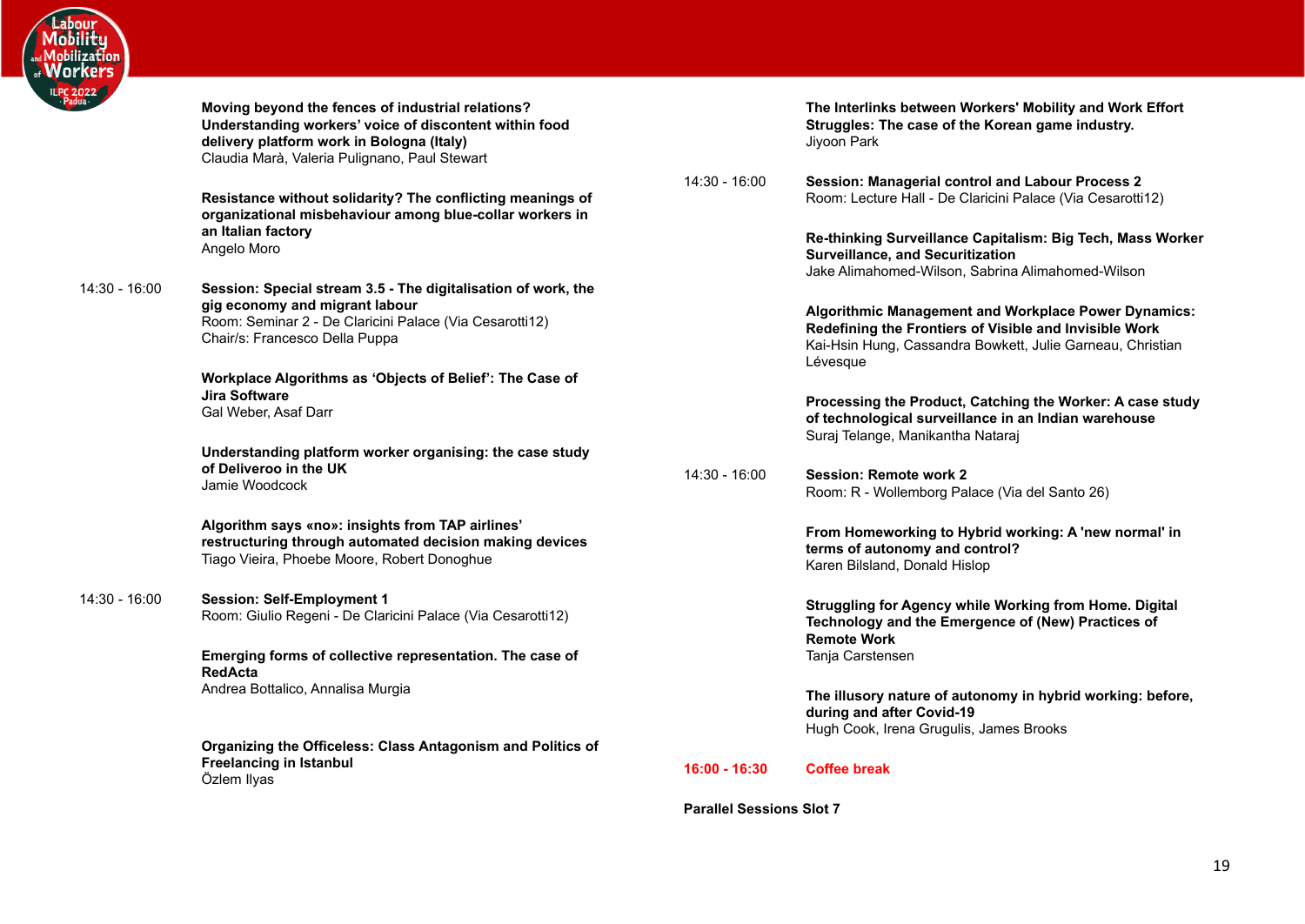

| $\frac{100}{100}$ 30 - 18:00 | Session: Precarity, identity and labour process 5<br>Room: Elettra 2 - Musme (Via San Francesco 94)                                                                                                                             |               | (Neoliberal) Optimization in the Public Employment<br><b>Relations of Turkey</b><br>Esra Aras                                                                                  |
|------------------------------|---------------------------------------------------------------------------------------------------------------------------------------------------------------------------------------------------------------------------------|---------------|--------------------------------------------------------------------------------------------------------------------------------------------------------------------------------|
|                              | Developing or degrading young workers? How business<br>strategy and labour process shapes job quality across<br>different industrial sectors in England<br><b>Edward Yates</b>                                                  |               | Impacts of labor reform, free trade and covid in the<br>automotive industry in Mexico<br>Willebaldo Gomez Xuppa, Alda Gonzalez Velasco                                         |
|                              | Sticky wickets for elite women cricketers: how do elite<br>talents' mobility liminoid experiences impact upon their<br>identity work?<br>Gwen Chen, Carole Tansley, Maged Shoukry                                               |               | Labor reform impact on labor relation on the Brazilian steel<br>industry<br>Flavia Ribeiro, João Gabriel Tury, Marcela Sales, Marco Tulio<br>Vieira                            |
|                              | Digitalization of Norwegian retail - towards a more divided<br>workforce?<br>Kristin Alsos, Kristine Nergaard, Sissel C. Trygstad                                                                                               | 16:30 - 18:00 | Session: Precarity, identity and labour process 6<br>Room: A - Ca' Dottori Palace (Via del Santo 28)                                                                           |
| 16:30 - 18:00                | Session: Labour migration 10<br>Room: Argo - Musme (Via San Francesco 94)                                                                                                                                                       |               | Financialisation and the Rise of Atypical Employment<br>Giorgos Gouzoulis, Panagiotis (Takis) Iliopoulos                                                                       |
|                              | Labour mobility post-Brexit: a sectoral and multi-scalar<br>approach to changing migration regulation and impact on<br>labour processes and social dialogue                                                                     |               | Institutional impact on job quality in multinational<br>corporations. The case of LIDL in Italy and Denmark.<br>Beatrice Bianconi                                              |
|                              | Gabriella Alberti, Chris Forde, Jo Cutter, Zinovijus Ciupijus, Ioulia<br>Bessa, Marketa Dolezalova                                                                                                                              |               | From Partner to Bully: The Degradation of Work in China's<br><b>Walmart Retail Stores</b><br>Eileen Otis                                                                       |
|                              | Retrenchment', 'Disruption' and 'Re-organisation': Double<br>Mobility Practices and the Impact of the Covid-19 pandemic<br>on the European Shipbuilding Sector<br>Ines Wagner, Jan Czarzasty, Jon Erik Dølvik, Karen Jaehrling, | 16:30 - 18:00 | <b>Session: Mobilization of Workers 5</b><br>Room: De Ponti - Bo' Palace (Via VIII Febbraio 2)                                                                                 |
|                              | Anne Mette Ødegård, Devi Sacchetto, Aurora Trif<br>Offshoring and Immigration in a Transnational Firm: A<br><b>Labor Process Perspective of Software Services</b><br>Bhumika Chauhan                                            |               | <b>Transnational Labour Activism and Multinational</b><br>Corporations: the case of Amazon in Germany, Italy and the<br><b>US</b><br>Riccardo Emilio Chesta, Casper Gelderblom |
| 16:30 - 18:00                | Session: State and labour process<br>Room: Lab Table - Musme (Via San Francesco 94)                                                                                                                                             |               | <b>Collective Action and Solidarity in the Platform Economy in</b><br>India<br>Swati Chintala                                                                                  |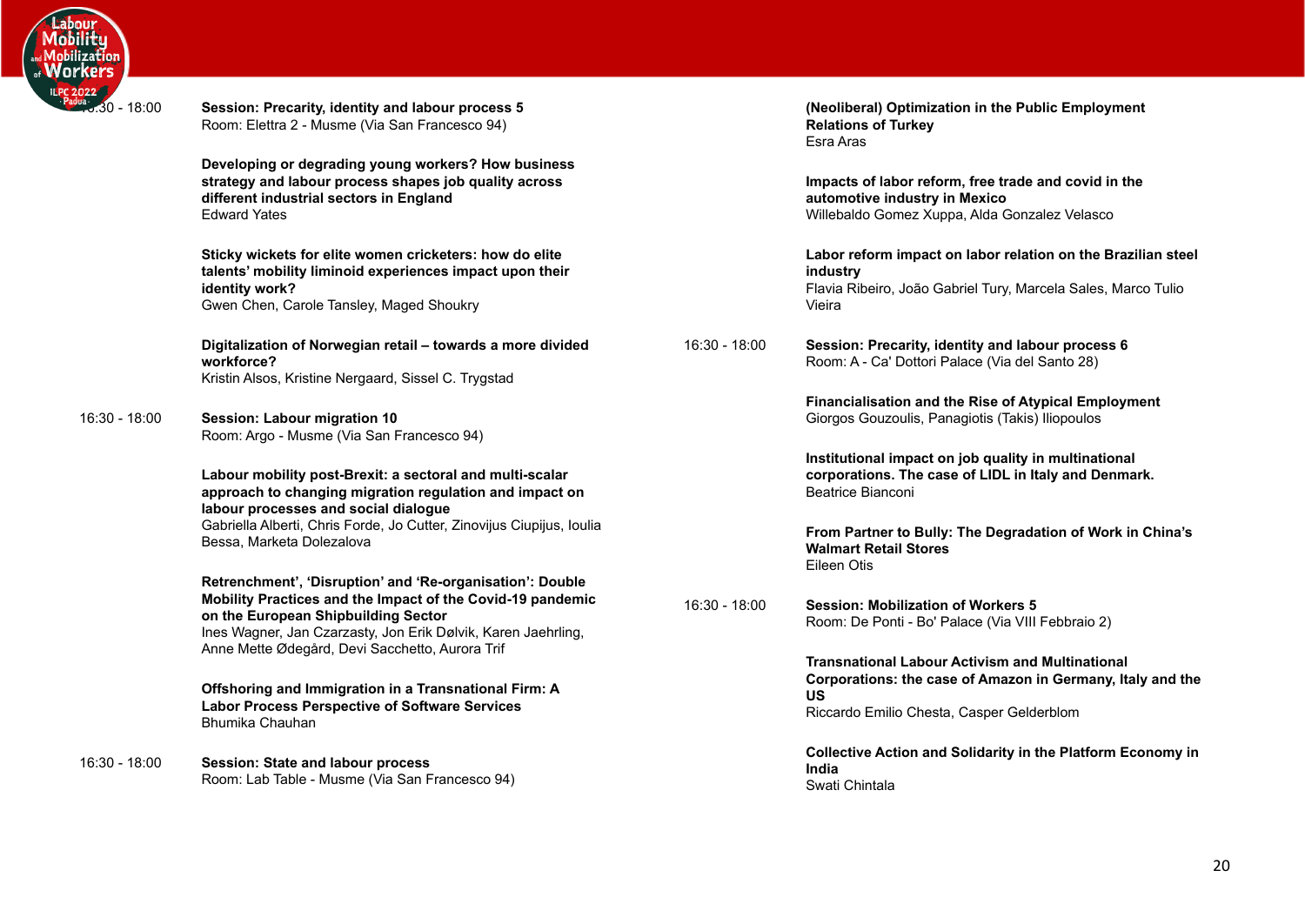

**Warehousing consent? Labour conflicts, worker mobility and union strategies in Italian and French warehouses** Lucas Tranchant, Carlotta Benvegnù 16:30 - 18:00 **Session: Labour and Technology 3** Room: Lecture Hall - De Claricini Palace (Via Cesarotti12) **'Removing it from the draw' – worker resistance and engagement with new technology in social care** Ian Cunningham, Alina Baluch, Philip James, Donna Baines, Kendra Briken **Not so Routine after All: Creative Work Routines, Off-Standards and Tacit Knowledge in the Smart Factory** Chiara Benassi, Lisa Dorigatti **Data Work in Facial Recognition Production: A Topography of Invisibility** Assia Wirth 16:30 - 18:00 **Session: Special stream 1.7 - Mediating migrant labour: Labour intermediaries, insecure work and social reproduction in the EU and beyond** Room: B - Ca' Dottori Palace (Via del Santo 28) Chair/s: Hannah Schling **Who need a middleman? How "feet partners" save polish ride-hailing market for Uber** Bartosz Mika, Dominika Polkowska **Masked staffing in the Swedish building sector** Rasmus Ahlstrand **How do Polish temp workers in the German logistics industry experience and reflect on work, precarity and marginalisation?** Robert Koepp 16:30 - 18:00 **Session: Special stream 2.7 - Labour conflict, forms of**

**organization and class**

Room: Elettra 1 - Musme (Via San Francesco 94) Chair/s: Maurizio Atzeni

**A Planet on Fire Fell into the Sea: Working-Class Environmentalism and Industrial Decline in Porto Marghera, Venice** Lorenzo Feltrin

**The Covid-19 crisis as a turning point in the decline of working-class power and moving beyond mainstream industrial relations approaches** Dario Azzellini, Marcelo Vieta

**Solidarity and collective action among migrant delivery workers. The case of Latin America** Francisca Gutiérrez, Pablo Pérez

16:30 - 18:00 **Session: Special stream 3.6 - The digitalisation of work, the gig economy and migrant labour** Room: Seminar 2 - De Claricini Palace (Via Cesarotti12) Chair/s: Francesco Della Puppa

> **The student becomes the gig-worker: An inquiry into an emergent hospitality platform and its student workforce.** George Briley

> **Bits and Bytes: Transforming Labour into Information in Long-term Care** Tamara Daly

**Social reproduction as a lens for the platform economy. The case of ride hailing and short-term rental** Carlotta Benvegnu, Eleni Kampouri

16:30 - 18:00 **Session: Self-Employment 2** Room: Giulio Regeni - De Claricini Palace (Via Cesarotti12)

> **When work stops, but workers mobilise. The case of Syndicat National des Artistes Plasticiens during the pandemic**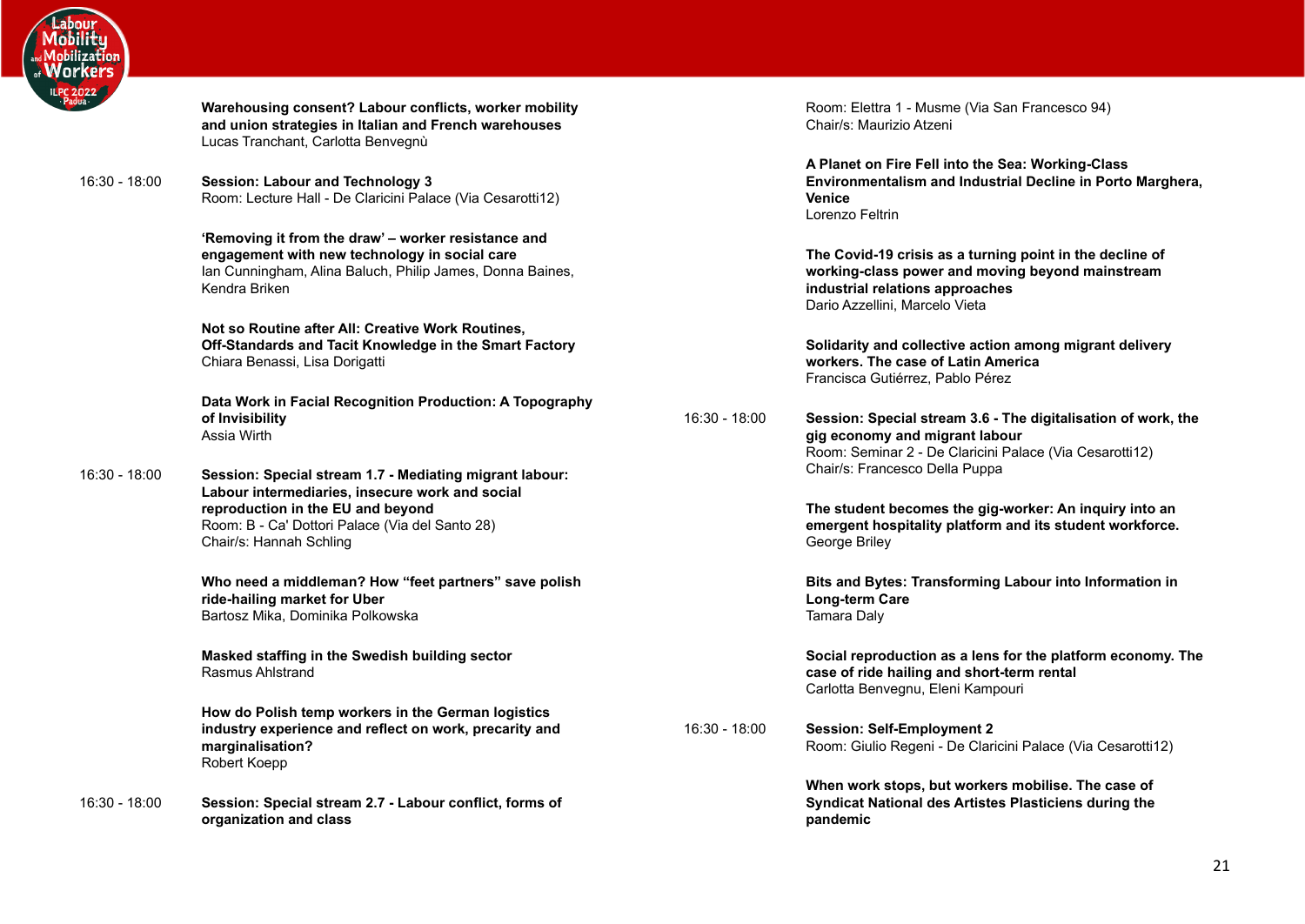

<span id="page-21-2"></span><span id="page-21-1"></span><span id="page-21-0"></span>

| 022<br><sup>Ja</sup> | Mathilde Mondon-Navazo, Annalisa Murgia, Paolo Borghi,<br>Valeria Piro, Petr Mezihorak, Rossella Bozzon, Pierluigi Di<br>Gennaro                                                                   |                    | Fiorentina Longobardi                                                                                                                                                                                                                         |  |  |
|----------------------|----------------------------------------------------------------------------------------------------------------------------------------------------------------------------------------------------|--------------------|-----------------------------------------------------------------------------------------------------------------------------------------------------------------------------------------------------------------------------------------------|--|--|
|                      | Financial resilience of self-employed workers during the<br>corona crisis: the role of networks                                                                                                    | 18:00 - 19:30      | Symposium 1: The Future of Work and Workers<br>Room: Lecture Hall - De Claricini Palace (Via Cesarotti12)                                                                                                                                     |  |  |
|                      | Rowena Blokker, Wieteke Conen, Paul de Beer                                                                                                                                                        |                    | Tobias Schulze-Cleven (Rutgers University), Todd Vachon<br>(Rutgers University), Donna Baines (University of British                                                                                                                          |  |  |
|                      | Understanding the Dilemma of Alienation and<br>Emancipation: An Ethnographic Study on Freelancers in the<br>Media and Culture Industries in Turkey<br>Gamze Yücesan-Özdemir, Çağrı Kaderoğlu Bulut |                    | Columbia), Kendra Briken (University of Strathclyde), Matt Vidal<br>(Loughborough University London), Paul Thompson (University<br>of Stirling)                                                                                               |  |  |
| 16:30 - 18:00        | <b>Session: Remote work 3</b><br>Room: R - Wollemborg Palace (Via del Santo 26)                                                                                                                    | 18:00 - 19:30      | Symposium2: Workers' rights and solidarities in<br>cross-border labour markets in Central and Eastern Europe:<br>conversation with practitioners, trade unions and activists.<br>Room: Elettra 1 - Musme (Via San Francesco 94)               |  |  |
|                      | <b>Workations - A New Destination of Mobile Work?</b>                                                                                                                                              |                    |                                                                                                                                                                                                                                               |  |  |
|                      | Mona Bassyiouny, Maximiliane Wilkesmann                                                                                                                                                            |                    | Marek Čaněk (Central European Organising Center, C.O.Z.Z.,<br>Czechia),, laryna Khomtsii (Damo Radu Agency - NGO - Ukraine                                                                                                                    |  |  |
|                      | Autonomy and control in mass remote working during the<br>Covid-19 pandemic. Evidence from a crossprofessional and<br>cross-national analysis<br>Francesco Sabato Massimo, Angelo Moro, Marta Fana |                    | - Italy), Marta Romankiv (You Can Count on Me - migrant<br>initiative and support group (Poland), Jasmina Krunić (ASTRA -<br>Organization combating human trafficking and labour<br>exploitation, Serbia), Olena Fedyuk (University of Padua) |  |  |
|                      | Robotic displacement: virtual migration and digital<br>automation<br>Alessandro Delfanti                                                                                                           | $20:30 - 24:00$    | <b>Social Dinner and Live Music</b><br>Pedrocchi Restaurant (Via VIII Febbraio 15)                                                                                                                                                            |  |  |
| 16:30 - 18:00        | <b>Session: Work and Health</b><br>Room: Lab Lim - Musme (Via San Francesco 94)                                                                                                                    | Saturday, 23 April |                                                                                                                                                                                                                                               |  |  |
|                      |                                                                                                                                                                                                    |                    | <b>Parallel Sessions Slot 8</b>                                                                                                                                                                                                               |  |  |
|                      | Health, Job Precarity, Employment, Poverty, and Life                                                                                                                                               |                    |                                                                                                                                                                                                                                               |  |  |
|                      | <b>Expectancy</b><br>Aviad Tur-Sinai, Daniel Gottlieb                                                                                                                                              | $09:00 - 10:30$    | Session: Special stream 3.7- The digitalisation of work, the<br>gig economy and migrant labour<br>Room: Seminar 2 - De Claricini Palace (Via Cesarotti12)                                                                                     |  |  |
|                      | Precarious conditions and health of workers doing<br>platform-mediated online work. A mixed methods analysis.                                                                                      |                    | Chair/s: Francesco Della Puppa                                                                                                                                                                                                                |  |  |
|                      | Barbara Haas, Marcel Bilger, Maddalena Lamura, Dominik Klaus                                                                                                                                       |                    | First automate, then delocalize: work process and Industry<br>4.0 in GKN Driveline                                                                                                                                                            |  |  |
|                      | Work, illness, and mobility: a critical ecological approach                                                                                                                                        |                    | Francesca Gabbriellini                                                                                                                                                                                                                        |  |  |
|                      |                                                                                                                                                                                                    |                    |                                                                                                                                                                                                                                               |  |  |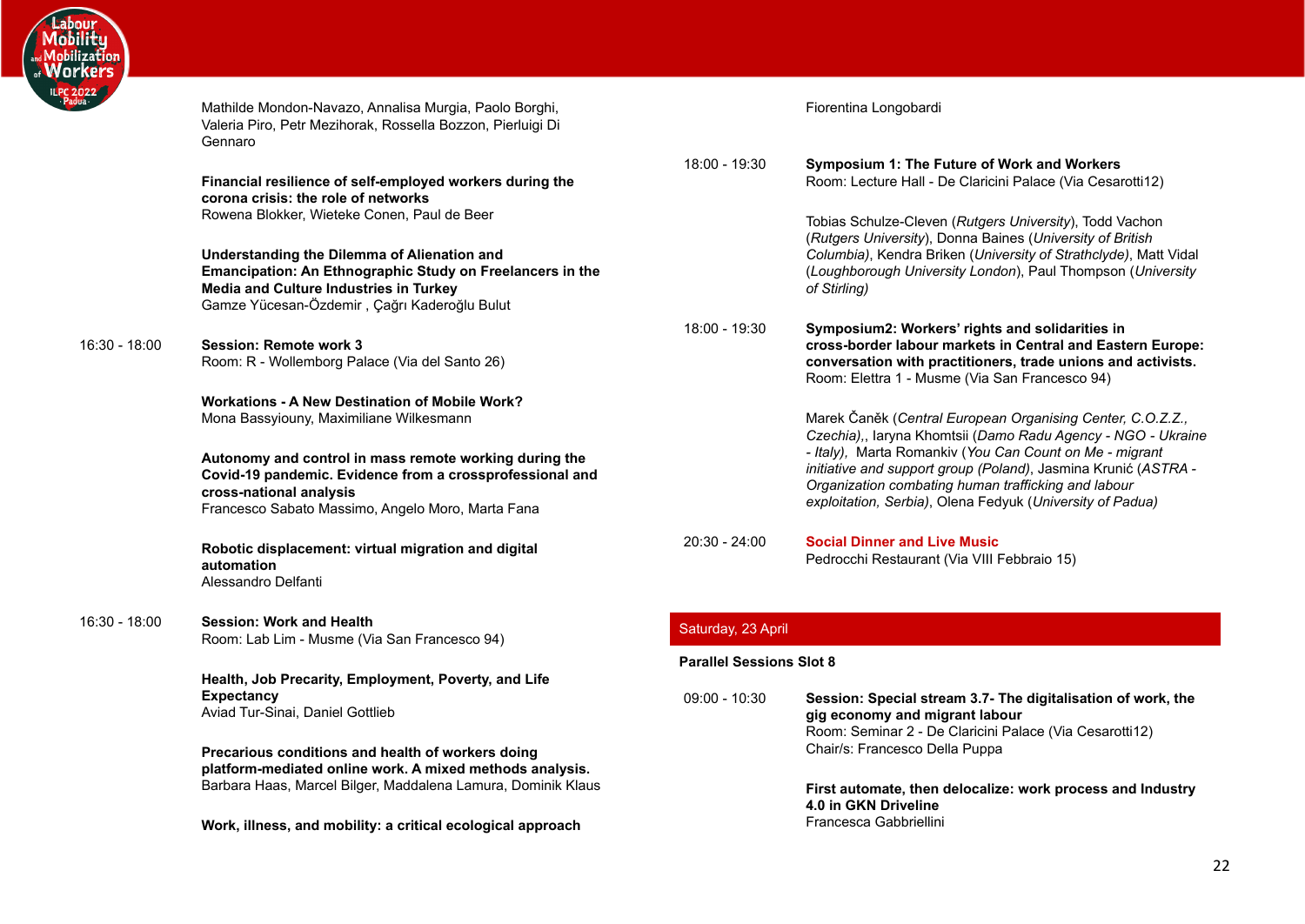

| Jua -           | What is a modernised mine? Fourth Industrial Revolution<br>and the labour process in South Africa<br>Mattia Dessì                                               |
|-----------------|-----------------------------------------------------------------------------------------------------------------------------------------------------------------|
|                 | Organising the Unorganised: India's experiment with<br>unionising the Gig Workers.<br>Dipsita Dhar                                                              |
| $09:00 - 10:30$ | Session: Learning knowledge and skills 3<br>Room: Valeria Solesin - De Claricini Palace (Via Cesarotti12)                                                       |
|                 | What do we know about the constitution, control and<br>experiences of highly-skilled workers? A review.<br>Steve Vincent, Scott Hurrell, Andrew Kozhevnikov     |
|                 | Valuing Entrepreneurs. The Destruction, Creation and<br>Devaluation of Human Capital in Poland<br>Elisabetta Magnani, Gavin Rae                                 |
|                 | Digital technologies in care work. The quest for quality,<br>autonomy and meaning in elderly care.<br>Agnete Meldgaard Hansen, Sidsel Lond Grosen, Annette Kamp |
| $09:00 - 10:30$ | <b>Session: Working Poor</b><br>Room: B - Ca' Dottori Palace (Via del Santo 28)                                                                                 |
|                 | 'It was doing my head in': Low-paid multiple employment<br>and zero hours work<br>Jo McBride, Andrew Smith                                                      |
|                 | Unpaid Labour in the Platform Economy: A Typology of<br><b>Wage Theft in the Digital Age</b><br><b>Matthew Cole</b>                                             |
|                 | Employer awareness of working poverty: a qualitative case<br>study<br>Victoria Walker, Ian Cunningham                                                           |
| $09:00 - 10:30$ | <b>Session: Mobilization of Workers 6</b><br>Room: Elettra 1 - Musme (Via San Francesco 94)                                                                     |

**Care Work, Crisis and Successful Resistance Strategies: A Situationally Sensitive Framework Analysis** Donna Baines

**The contradictory relationship with neoliberalism in Scotland: Evidence from front-line care workers and classroom assistants** Doug Young, Derek Thomson

**Collectives before Unions: Lessons from Mobilizations of Platform Workers in Berlin** Joanna Bronowicka

09:00 - 10:30 **Session: Precarity, identity and labour process 7** Room: Elettra 2 - Musme (Via San Francesco 94)

> **The Inequality of Voice: The Impact of the Supervisor on the Voice of Precarious Workers** Arjuna Snoep, Agnes Akkerman, Katerina Manevska

**Employer perspectives on the value of paid and unpaid internships** Nidhi Sharma

**Double Framings: Accounting for Insecure Work, from Platform to Classroom** Kathleen Griesbach

09:00 - 10:30 **Session: Labour migration 11** Room: Argo - Musme (Via San Francesco 94)

> **Transnationalism and labour precarity among migrant workers. Different relations in different Italies** Andrea Calabretta

> **Conceptualizing the reasons for migration: The role of infrastructure and intermediaries in out-migration** Sudipta Sarkar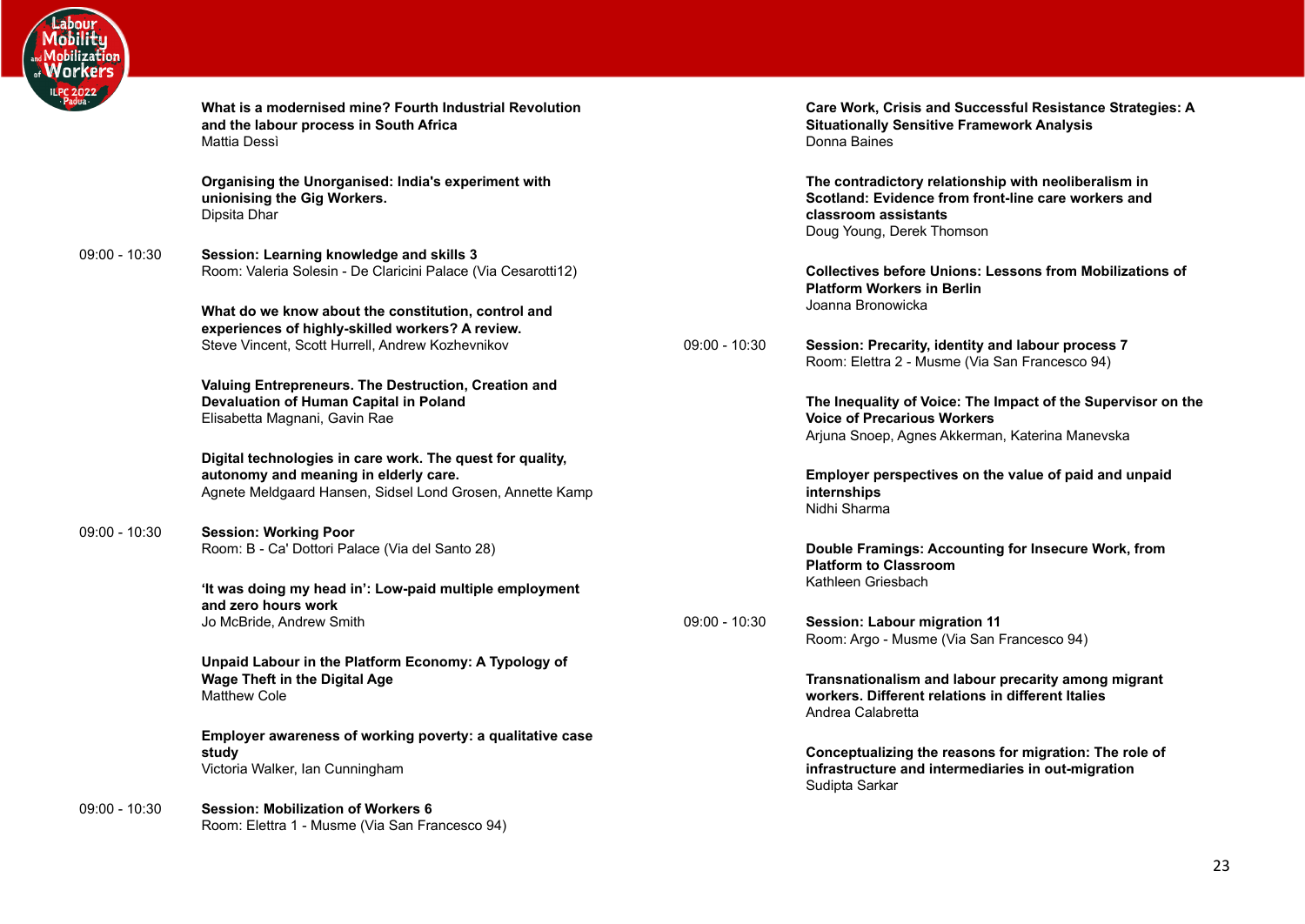

| Linking patterns of migration with labour market |
|--------------------------------------------------|
| integration: Analysis of intra-European movers   |
| Justyna Salamonska                               |

09:00 - 10:30 **Session: Self-Employment 3** Room: Lab Lim - Musme (Via San Francesco 94)

> **The Pandemic Space of Italian University Students. What Job Prospects?** Stefania Ferraro

**Post-Fordist work organisation and the multitasking 'game': The case of freelance animators in Japan** Shintaro Matsunaga

**The everyday ideological work of self-employment** Rachel Cohen

09:00 - 10:30 **Session: Collective bargaining** Room: B1 - Ca' Borin Palace (Via Del Santo 22)

> **Worker freedom: Union collective action and social movement unionism in Aotearoa New Zealand** Jane Parker, Ozan Alakavuklar

**The collective regulation of remote-working: a sectoral analysis** Lisa Dorigatti, Matteo Rinaldini

**Similar, but different - coordinating wage bargining within the Nordic models** Kristin Alsos, Kristine Nergaard

09:00 - 10:30 **Session: Mobilization of Workers 7** Room: B2 - Ca' Borin Palace (Via Del Santo 22) **Shapers of technological change? Trade union strategies and influence in the grocery retail sector in Norway and the UK**

Secki P Jose, Caroline Lloyd, Jonathan Payne

**Hand Tally Counters vs. Algorithms: How Delivery Workers Fight Information Asymmetry** SuMin Park

**Struggle for recognition, a lever to establish industrial relations from below. Reinterpreting riders' mobilisation in food delivery sector in Italy** Nicola Quondamatteo, Marco Marrone

09:00 - 10:30 **Session: Conflict and its constrains** Room: B3 - Ca' Borin Palace (Via Del Santo 22)

> **The impossible conflict of French auto workers** Juan Sebastian Carbonell

**Facing material and symbolic decline: the professional disillusion of platform bike couriers in France** Arthur Jan

**Shift Work, Labour Control and Resistance in Indian Coalfields: Reflections on Labour Process in Production of Space** Suravee Nayak

09:00 - 10:30 **Session: Value and Labour Process Theory 3** Room: N - Wollemborg Palace (Via del Santo 26)

> **A theory of organizational political economy: Organization theory within a historical materialist foundation** Matt Vidal

**Where is work within comparative political economy? Bridging the gap between growth models and the labour process** Vincenzo Maccarrone, Arianna Tassinari